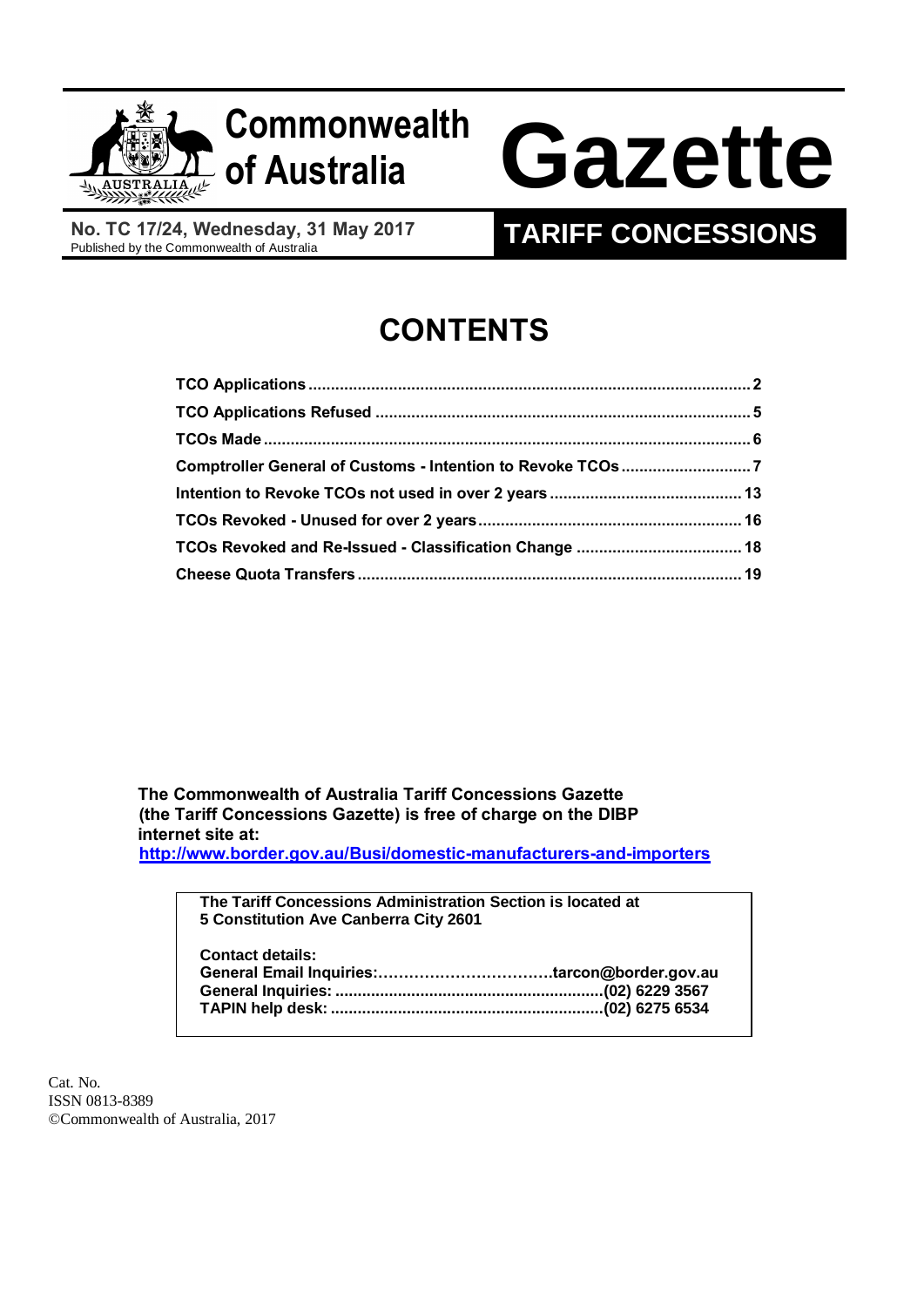#### <span id="page-1-0"></span>**CUSTOMS ACT 1901 - NOTICE PURSUANT TO SECTION 269K(1) - APPLICATIONS MADE FOR TARIFF CONCESSION ORDERS**

Applications have been lodged for Tariff Concession Orders for the goods described in the following TABLE.

Australian manufacturers who wish to contest the granting of a Tariff Concession Order for the goods described are invited to lodge a submission in writing in an approved form. Submissions must be lodged within 50 days of the date of publication of this Notice.

The operative date (Op.) and TC reference number follow the description of goods.

Objections to the making of TCO submission forms are available at

#### <http://www.border.gov.au/Forms/Documents/b444.pdf>

Contact: Email tarcon@border.gov.au

|            | Description of Goods including the<br>Customs Tariff Classification                                                                                                                                            |                | Schedule 4 Item Number<br>General Duty Rate |
|------------|----------------------------------------------------------------------------------------------------------------------------------------------------------------------------------------------------------------|----------------|---------------------------------------------|
| 3808.92.00 | FUNGICIDES, in water dispersible granule form, having active<br>constituents being BOTH mancozeb AND chlorothalonil<br>Op. 08.05.17                                                                            | $-$ TC 1746795 | 50                                          |
|            | Stated Use:<br>For controlling fungi for agricultural purposes such as in onion<br>and potato crops                                                                                                            |                |                                             |
|            | Applicant: UPL AUSTRALIA LIMITED                                                                                                                                                                               |                | 5%                                          |
| 4802.57.90 | WATERMARK PAPER, bleached wood pulp, having BOTH of the<br>following:<br>(a) weight NOT less than 90 g/m2 and NOT greater<br>than 150 $q/m2$ ;<br>(b) chemically sensitised alteration detection additives     |                | 50                                          |
|            | Op. 28.04.17                                                                                                                                                                                                   | $-$ TC 1744221 |                                             |
|            | Stated Use:<br>For manufacturing security documents such as passports                                                                                                                                          |                |                                             |
|            | Applicant: NOTE PRINTING AUSTRALIA LIMITED                                                                                                                                                                     |                | 5%                                          |
| 8413.60.90 | PUMPS, jacketed, rotary positive displacement, having flexible<br>impellers<br>Op. 01.05.17                                                                                                                    | $-$ TC 1744865 | 50                                          |
|            | Stated Use:<br>For transferring liquids such as liquid chocolate                                                                                                                                               |                |                                             |
|            | Applicant: HAIGH'S PTY LTD                                                                                                                                                                                     |                | 5%                                          |
| 8413.70.90 | CENTRIFUGAL PUMPS, chemical, incorporating a mechanical seal,<br>with OR without the following:<br>(a) strainer OR priming unit;<br>$(b)$ qauqe;<br>(c) non-return valve;<br>(d) by-pass;<br>(e) control valve |                | 50                                          |
|            | Op. 04.05.17                                                                                                                                                                                                   | $-$ TC 1745858 |                                             |
|            | Stated Use:<br>Used in applications where corrosive chemicals need to be<br>transported and traditional metal pumps fail                                                                                       |                |                                             |
|            | Applicant: ELF FARM SUPPLIES PTY LTD                                                                                                                                                                           |                | 5%                                          |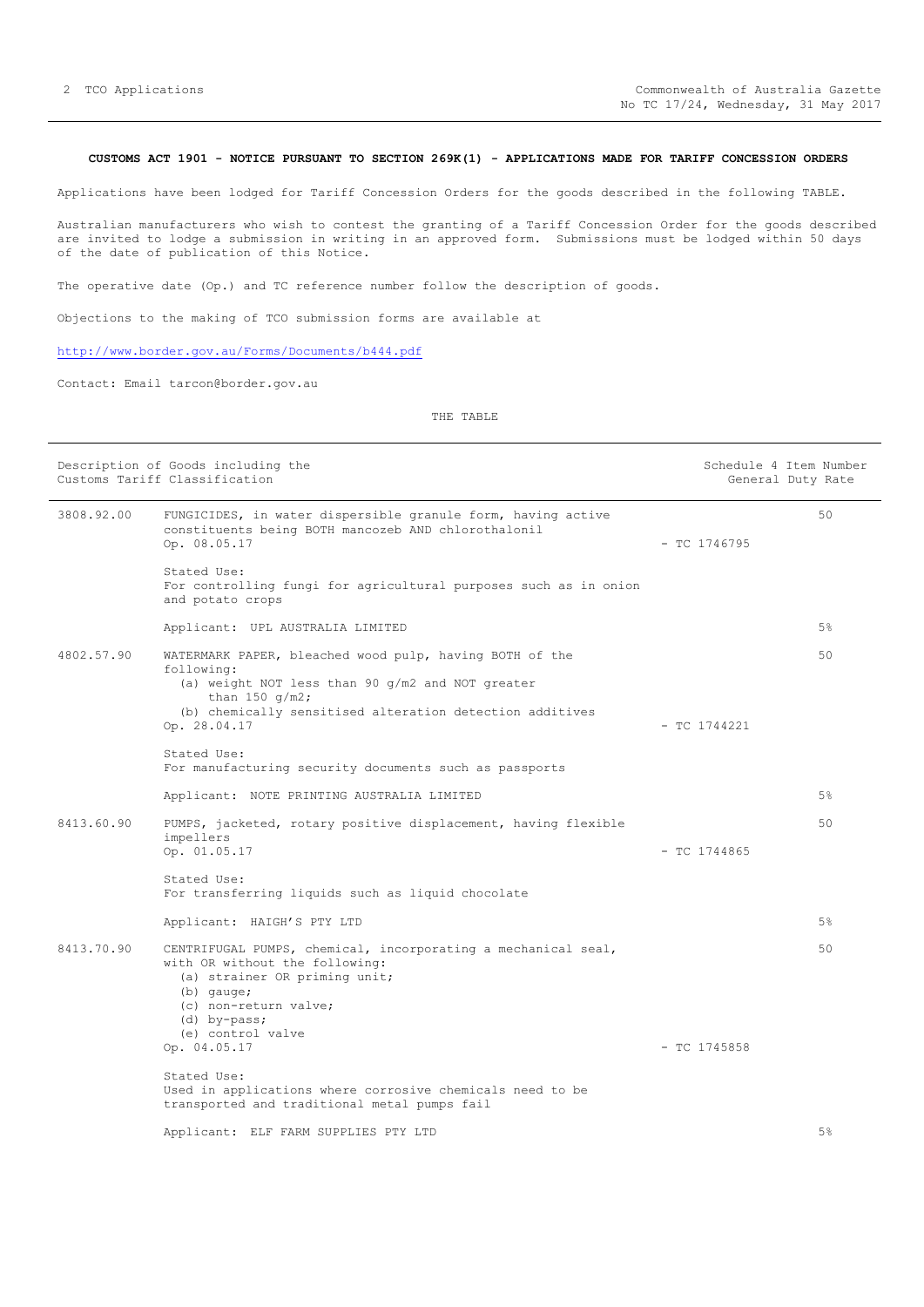|            | Description of Goods including the<br>Customs Tariff Classification                                                                                                                                                                                                                                                                                                           | Schedule 4 Item Number<br>General Duty Rate |       |
|------------|-------------------------------------------------------------------------------------------------------------------------------------------------------------------------------------------------------------------------------------------------------------------------------------------------------------------------------------------------------------------------------|---------------------------------------------|-------|
| 8418.69.00 | SPIRAL COOLER AND FREEZER LINE, BAKERY, including ALL of the<br>following:<br>$(a)$ coolers;<br>(b) freezer;<br>(c) input AND/OR output conveyors;<br>(d) belt washer;<br>(e) pressurised air outlets;<br>$(f)$ fan;<br>(g) control panel<br>Op. 01.05.17                                                                                                                     | $-$ TC 1744398                              | 50    |
|            | Stated Use:<br>For cooling and then freezing baked bread                                                                                                                                                                                                                                                                                                                      |                                             |       |
|            | Applicant: BAKERY COMBINATIONS AUSTRALIA PTY LTD                                                                                                                                                                                                                                                                                                                              |                                             | $5\%$ |
| 8419.89.90 | MICROBIOLOGICAL INCUBATING AND DIGITAL IMAGING MACHINES,<br>programmable logic controlled, whether OR not assembled, having<br>ALL of the following:<br>(a) incubator;<br>$(b)$ racks;<br>(c) manipulator;<br>(d) digital camera;<br>(e) air filter;<br>(f) temperature AND carbon dioxide controller;<br>(g) sample conveying tracks;<br>(h) transport belts<br>Op. 27.04.17 | $-$ TC 1743611                              | 50    |
|            | Stated Use:<br>For incubating and imaging of microbiological petri dishes                                                                                                                                                                                                                                                                                                     |                                             |       |
|            | Applicant: BECTON DICKINSON PTY LTD                                                                                                                                                                                                                                                                                                                                           |                                             | $5\%$ |
| 8422.30.90 | BOX WEIGHING AND FILLING MACHINES, PRODUCE, programmable logic<br>controlled, having ALL of the following:<br>(a) weighers;<br>(b) fillers;<br>(c) conveyors<br>Op. 11.05.17                                                                                                                                                                                                  | $-$ TC 1748277                              | 50    |
|            | Stated Use:<br>Automatic filling of boxes with a specific weight of fruit                                                                                                                                                                                                                                                                                                     |                                             |       |
|            | Applicant: COMPAC SORTING EQUIPMENT LTD                                                                                                                                                                                                                                                                                                                                       |                                             | $5\%$ |
| 8428.39.00 | ROLL CONVEYORS, programmable logic controlled, with OR without<br>quiding fences, having ALL of the following:<br>(a) roller driven;<br>(b) width NOT greater than 3.5 m;<br>(c) length NOT greater than 20 m;<br>(d) height NOT greater than 1.5 m;<br>(e) motor power NOT greater than 11 kW<br>Op. 08.05.17                                                                | $-$ TC 1747414                              | 50    |
|            | Stated Use:<br>Movement and handling of panels and billets as part of a cross<br>laminated timber panel production process                                                                                                                                                                                                                                                    |                                             |       |
|            | Applicant: XLAM AUSTRALIA PTY LTD                                                                                                                                                                                                                                                                                                                                             |                                             | $5\%$ |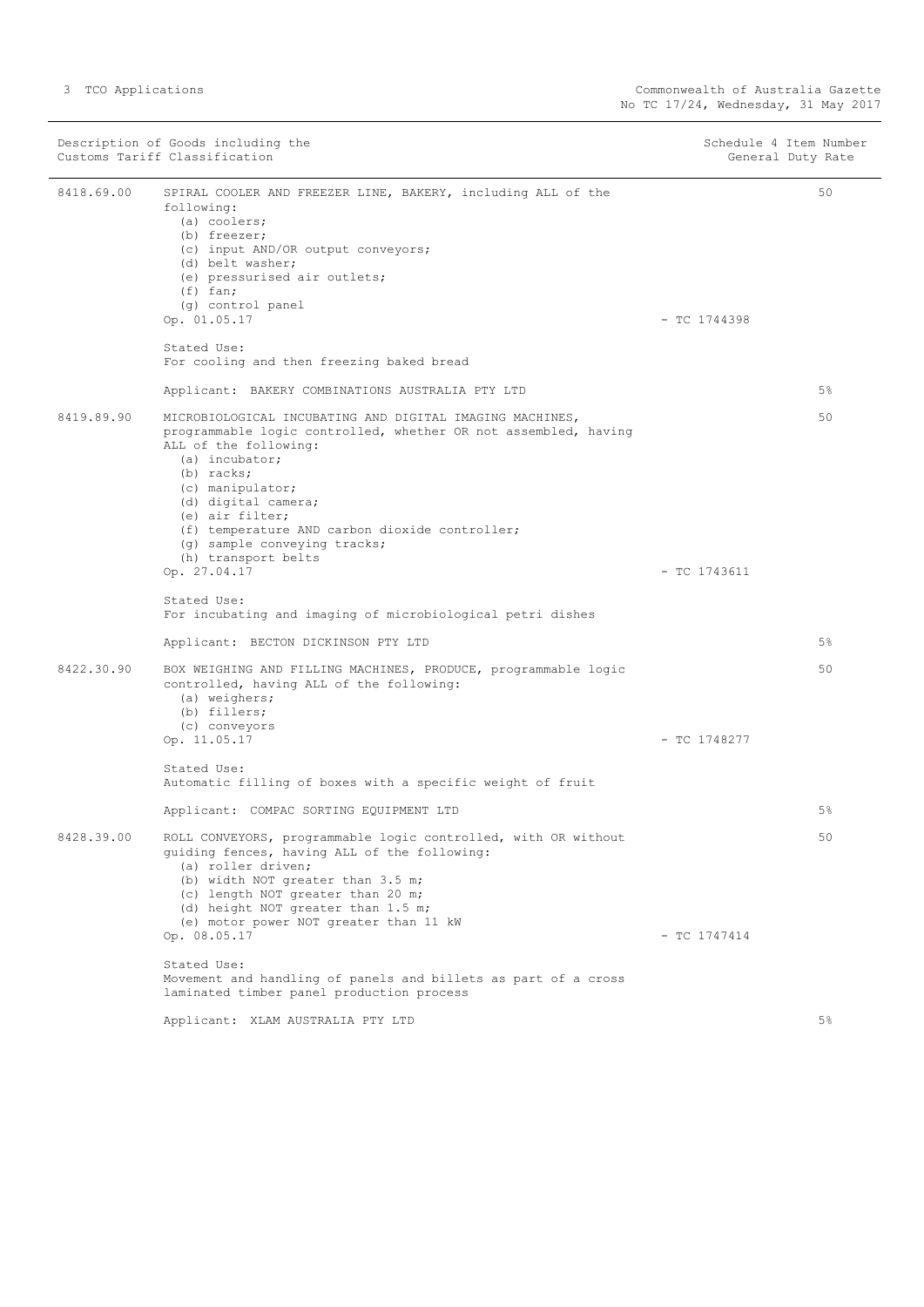|            | Description of Goods including the<br>Customs Tariff Classification                                                                                                                                                                                                                                                                                                                                                                                                                                                                                                      | Schedule 4 Item Number<br>General Duty Rate |  |
|------------|--------------------------------------------------------------------------------------------------------------------------------------------------------------------------------------------------------------------------------------------------------------------------------------------------------------------------------------------------------------------------------------------------------------------------------------------------------------------------------------------------------------------------------------------------------------------------|---------------------------------------------|--|
| 8438.20.00 | TANKS, stainless steel, including ALL of the following:<br>(a) internal agitator;<br>(b) safety AND level switches;<br>(c) probe sockets;<br>(d) inlet AND outlet spouts;<br>(e) pressure measurer;<br>(f) shut-off valves;<br>(g) water jacket heater<br>Op. 28.04.17<br>Stated Use:<br>For the storage of liquids that are heated such as liquid<br>chocolate for chocolate manufacturing<br>Applicant: HAIGH'S PTY LTD                                                                                                                                                | 50<br>$-$ TC 1744285<br>$5\%$               |  |
| 8438.20.00 | COCOA BEAN PROCESSING LINE, having ALL of the following:<br>(a) pipe scraper AND cleaner;<br>(b) liquor storage tanks;<br>(c) winnower;<br>$(d)$ grinder;<br>(e) piping<br>Op. 28.04.17                                                                                                                                                                                                                                                                                                                                                                                  | 50<br>$-$ TC 1744286                        |  |
|            | Stated Use:<br>For the preparation and manufacture of cocoa liquor as part of<br>the chocolate manufacturing process<br>Applicant: HAIGH'S PTY LTD                                                                                                                                                                                                                                                                                                                                                                                                                       | 5%                                          |  |
| 8474.80.00 | CONCRETE MOULD FILLING AND HANDLING PLANT, programmable logic<br>controlled, including ALL of the following:<br>(a) overhead crane AND lifter;<br>(b) motors;<br>(c) steel rod inserter AND conveyor;<br>(d) concrete feed roller;<br>(e) concrete feeder with a hopper AND metering valves;<br>(f) vibrating AND compacting module;<br>(g) chain buffer conveyors;<br>(h) mould grabber AND turning bridge;<br>(i) safety lights;<br>$(j)$ cables;<br>(k) stairs;<br>$(1)$ software;<br>(m) control panels;<br>(n) rails AND supports;<br>(o) telecommunication station | 50                                          |  |
|            | Op. 02.05.17                                                                                                                                                                                                                                                                                                                                                                                                                                                                                                                                                             | $-$ TC 1745248                              |  |
|            | Stated Use:<br>For filling and emptying concrete moulds prior to concrete<br>curing processes as part of concrete sleeper, beam and manhole<br>cover manufacturing                                                                                                                                                                                                                                                                                                                                                                                                       |                                             |  |
|            | Applicant: BLISS & REELS PTY LTD                                                                                                                                                                                                                                                                                                                                                                                                                                                                                                                                         | $5\%$                                       |  |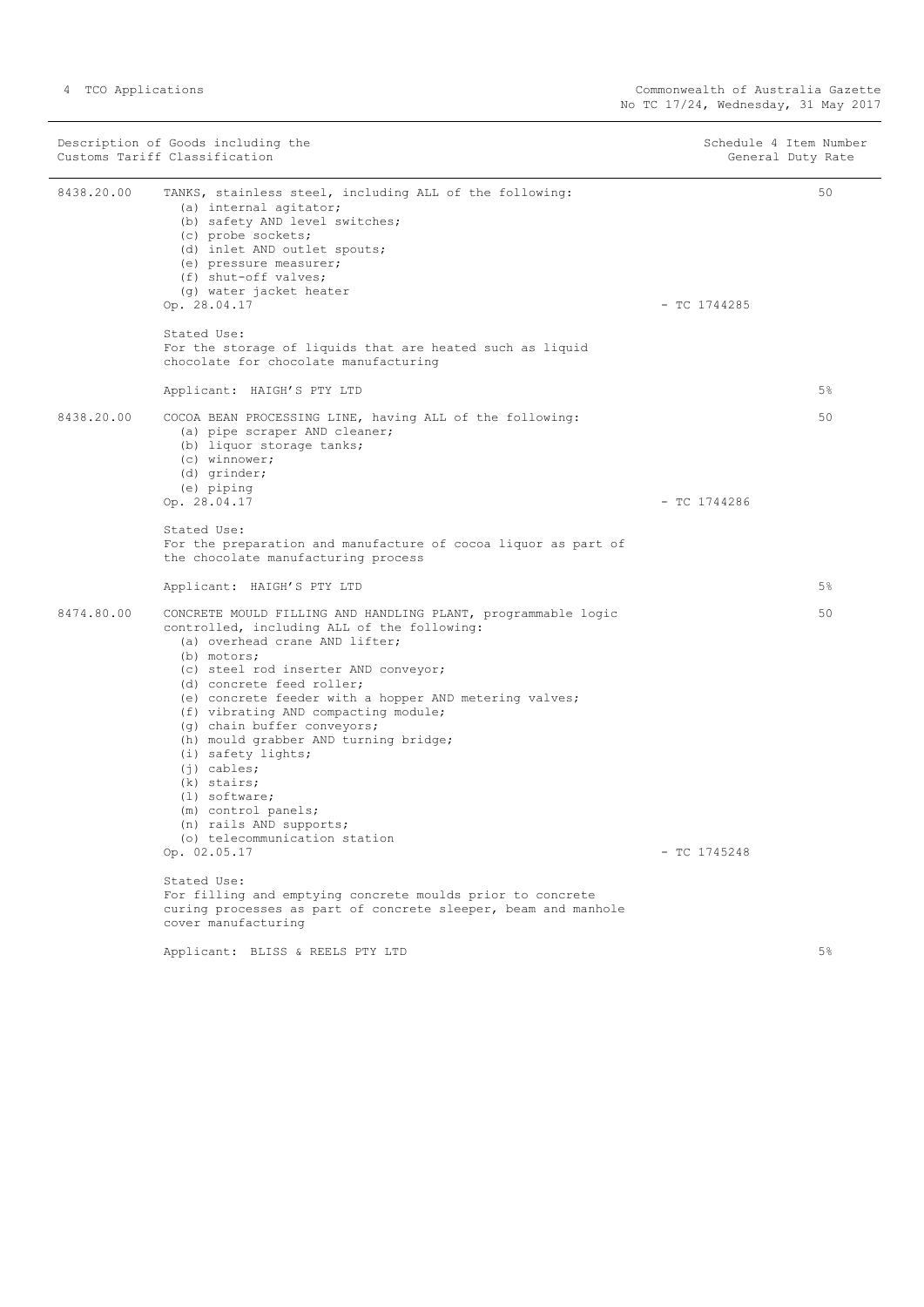# **CUSTOMS ACT 1901**

#### **NOTICE PURSUANT TO SECTION 269R(1) - APPLICATIONS FOR TARIFF CONCESSION ORDERS REFUSED**

<span id="page-4-0"></span>Applications for Tariff Concession Orders for the goods described in the following TABLE have been refused.

#### THE TABLE

Description of Goods including the Schedule 4 Item Number (Schedule 4 Item Number Customs Tariff Classification

| 3908.10.00 | GRANULES, polyamide 6<br>Op. 03.02.17<br>Reason for refusal:<br>Substitutable goods produced in Australia in the ordinary course<br>of business by LyondellBasell Australia Pty Ltd, South Yarra, Vic                                                                                                                                                                   | $-$ TC 1718063 | 50 |
|------------|-------------------------------------------------------------------------------------------------------------------------------------------------------------------------------------------------------------------------------------------------------------------------------------------------------------------------------------------------------------------------|----------------|----|
| 3920.10.00 | WRAPPING, SILAGE, co-extruded polyethylene AND ethylene vinyl<br>alcohol (EVOH), having BOTH of the following:<br>(a) NOT less than 7 layers per sheet;<br>(b) oxygen transmission rate NOT greater than 30 cm3/m2 per<br>day at pressure of 0.21 bar at a temperature of<br>23 degrees Celsius, complying with International Standard<br>ISO 15105-2; 2003(E), Annex A |                | 50 |
|            | Op. 02.03.17<br>Reason for refusal:<br>Substitutable goods produced in Australia in the ordinary course<br>of business by Integrated Packaging Australia Pty Ltd,<br>Reservoir, Vic                                                                                                                                                                                     | $-$ TC 1725074 |    |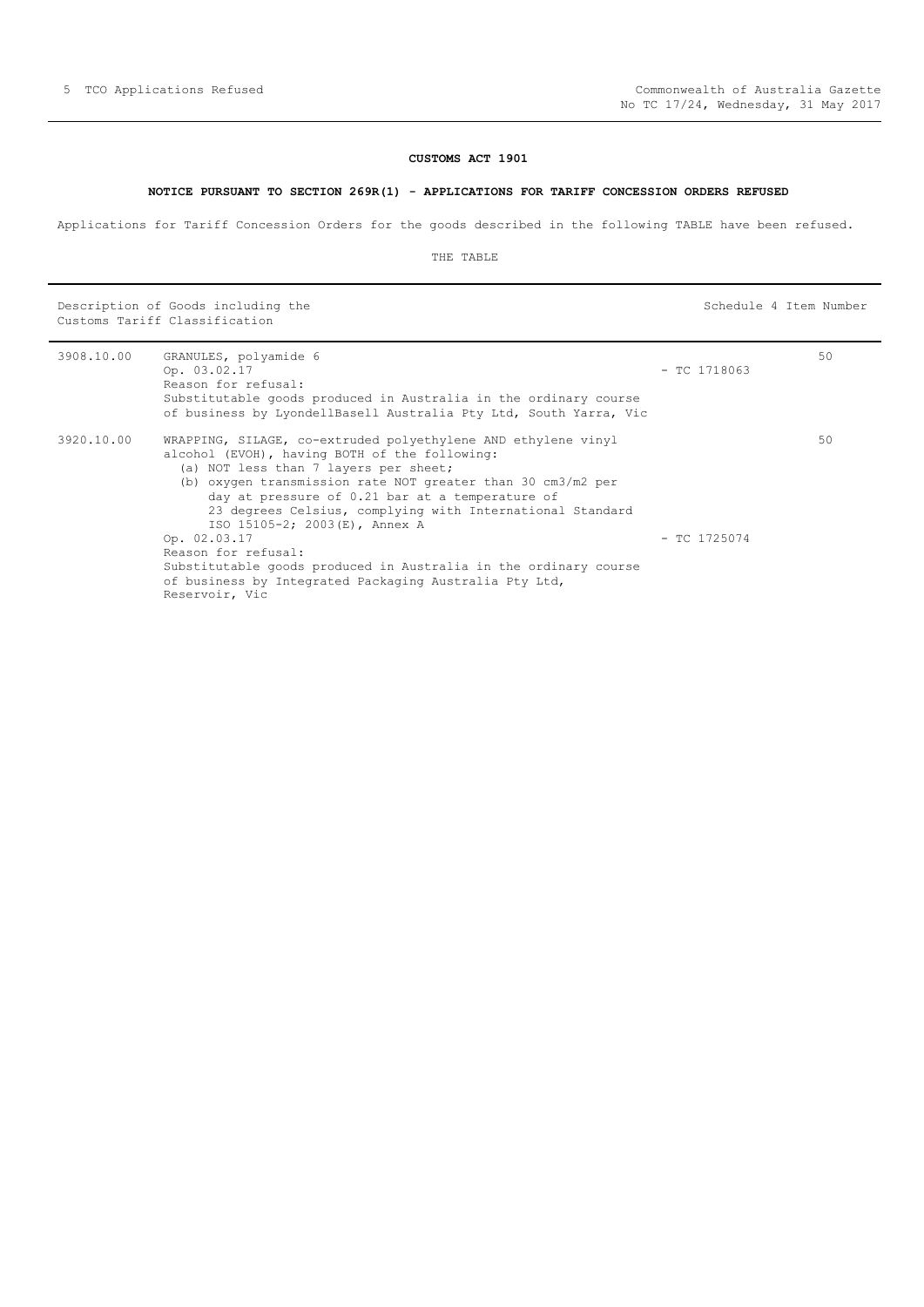#### **CUSTOMS ACT 1901 - NOTICE PURSUANT TO SECTION 269R(1) - TARIFF CONCESSION ORDERS MADE**

<span id="page-5-0"></span>Tariff Concession Orders have been made for the goods described in the following TABLE.

The operative date (Op.) and TC reference No. follow the description of goods. Local manufacturers of substitutable goods may request the revocation of TCOs at any time.

#### THE TABLE

Description of Goods including the Schedule 4 Item Number (Schedule 4 Item Number Customs Tariff Classification

| 7307.99.00 | CLAMPS, PIPELINE, SUBSEA<br>Op. 17.02.17                                                                                                                                                                                                                                                                                                                                                                                                                                                                                                                                                                             | Dec. date 25.05.17                                              | $-$ TC 1722118 | 50 |
|------------|----------------------------------------------------------------------------------------------------------------------------------------------------------------------------------------------------------------------------------------------------------------------------------------------------------------------------------------------------------------------------------------------------------------------------------------------------------------------------------------------------------------------------------------------------------------------------------------------------------------------|-----------------------------------------------------------------|----------------|----|
| 8309.90.00 | CLIPS, PACKAGING, metal<br>Op. 03.03.17                                                                                                                                                                                                                                                                                                                                                                                                                                                                                                                                                                              | Dec. date 25.05.17                                              | $-$ TC 1725358 | 50 |
| 8421.39.90 | ELEMENTS, FILTER, PYROLYSIS GAS, stainless steel woven mesh<br>Op. 13.02.17                                                                                                                                                                                                                                                                                                                                                                                                                                                                                                                                          | Dec. date 24.05.17                                              | $-$ TC 1720487 | 50 |
| 8426.91.00 | CRANES, collapsible, truck mountable, having ALL of the<br>following:<br>(b) NOT less than two hydraulic extensions on main boom;<br>(c) hydraulic horizontal outreach NOT exceeding 25 m without<br>manual extension;<br>(d) load movement NOT exceeding 56.6 tonne/metre                                                                                                                                                                                                                                                                                                                                           | (a) multi-section boom articulated in NOT less than three axes; |                | 50 |
|            | Op. 17.02.17                                                                                                                                                                                                                                                                                                                                                                                                                                                                                                                                                                                                         | Dec. date 25.05.17                                              | - TC 1721837   |    |
| 9402.90.00 | BEDS, PATIENT CARE, HOSPITAL, whether OR not assembled,<br>including ALL of the following:<br>(a) caregiver AND/OR patient control pendant;<br>(b) siderails:<br>(c) removable litter covers;<br>(d) removable headboard AND footboard;<br>$(e)$ castors;<br>(f) motors;<br>(q) battery backup;<br>(h) under bed light;<br>(i) steer pedal,<br>with OR without one OR more of the following:<br>(a) IV poles;<br>(b) oxygen bottle holder;<br>(c) foley bag basket;<br>(d) lifting pole;<br>(e) mattress;<br>(f) x-ray translucent backrest AND cassette carrier;<br>(q) siderail control panel;<br>(h) bed extender |                                                                 |                | 50 |
|            | Op. 21.02.17                                                                                                                                                                                                                                                                                                                                                                                                                                                                                                                                                                                                         | Dec. date 25.05.17                                              | - TC 1722733   |    |
|            |                                                                                                                                                                                                                                                                                                                                                                                                                                                                                                                                                                                                                      |                                                                 |                |    |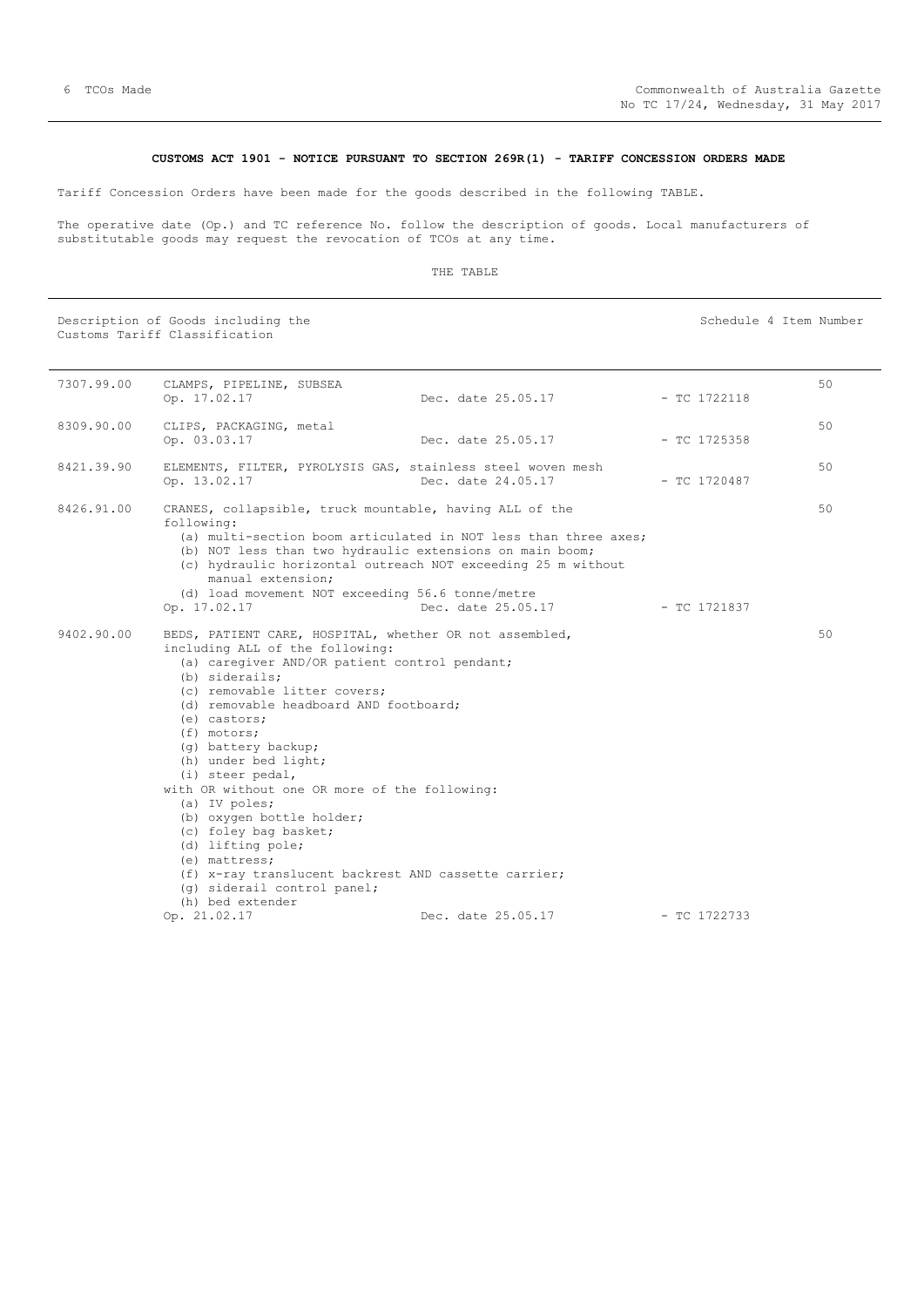### **CUSTOMS ACT 1901**

#### **INTENTION TO REVOKE TARIFF CONCESSION ORDERS**

<span id="page-6-0"></span>The Comptroller-General of Customs intends to revoke Tariff Concession Orders (TCO) for the goods described in the following TABLE in accordance with s.269SD(1AA) of the *Customs Act 1901* with effect from 31 May 2017.

On 31 May 2017, the Comptroller-General of Customs' delegate formed the belief in respect of these TCOs, that if the TCOs were not in force on that day, and applications for the TCOs were made on that day, the Comptroller-General of Customs would not have made the TCOs. The Comptroller-General of Customs would not have made these TCOs because he believes that the goods described in the wording of the respective TCOs cannot be classified to a single Tariff Classification in contravention of s. 269P(4)(a) of the *Customs Act 1901*.

Interested parties who might be affected by this decision are invited to provide, by close of business Wednesday 28 June 2017, a written submission concerning the proposed revocations.

Tariff Concessions Administration contact: email [tarcon@border.gov.au,](mailto:tarcon@border.gov.au) or telephone 02 6229 3555.

8468.90.00 PARTS, WELDERS, being ANY of the following:

THE TABLE

Description of Goods including the Schedule 4 Item Number Customs Tariff Classification

50

| (a)          | nozzles;          |                    |                |
|--------------|-------------------|--------------------|----------------|
| (b)          | tips;             |                    |                |
| (c)          | contacts;         |                    |                |
| (d)          | quns;             |                    |                |
| (e)          | torches;          |                    |                |
| (f)          | electrodes;       |                    |                |
| (q)          | housings;         |                    |                |
| (h)          | insulators;       |                    |                |
| (i)          | adapters;         |                    |                |
| (j)          | drive rolls;      |                    |                |
| (k)          | fasteners;        |                    |                |
| (1)          | quides;           |                    |                |
| (m)          | knobs;            |                    |                |
| (n)          | mountings;        |                    |                |
| (0)          | pins;             |                    |                |
| (p)          | plugs;            |                    |                |
| (q)          | retaining cups;   |                    |                |
| (r)          | shields;          |                    |                |
| (s)          | spacers;          |                    |                |
| (t)          | liners;           |                    |                |
| (u)          | triggers;         |                    |                |
| (v)          | collet bodies;    |                    |                |
| (w)          | diffusers;        |                    |                |
| (x)          | body tubes;       |                    |                |
| (y)          | strain reliefs;   |                    |                |
| (z)          | collets;          |                    |                |
|              | (aa) rotors;      |                    |                |
|              | (ab) stators;     |                    |                |
|              | (ac) stabilisers; |                    |                |
|              | (ad) arrestors;   |                    |                |
|              | (ae) lugs;        |                    |                |
|              | (af) heads        |                    |                |
|              |                   |                    |                |
| Op. 15.03.06 |                   | Dec. date 06.12.12 | $-$ TC 1236013 |
|              |                   |                    |                |

Stated use: Used as parts for complete welding apparatus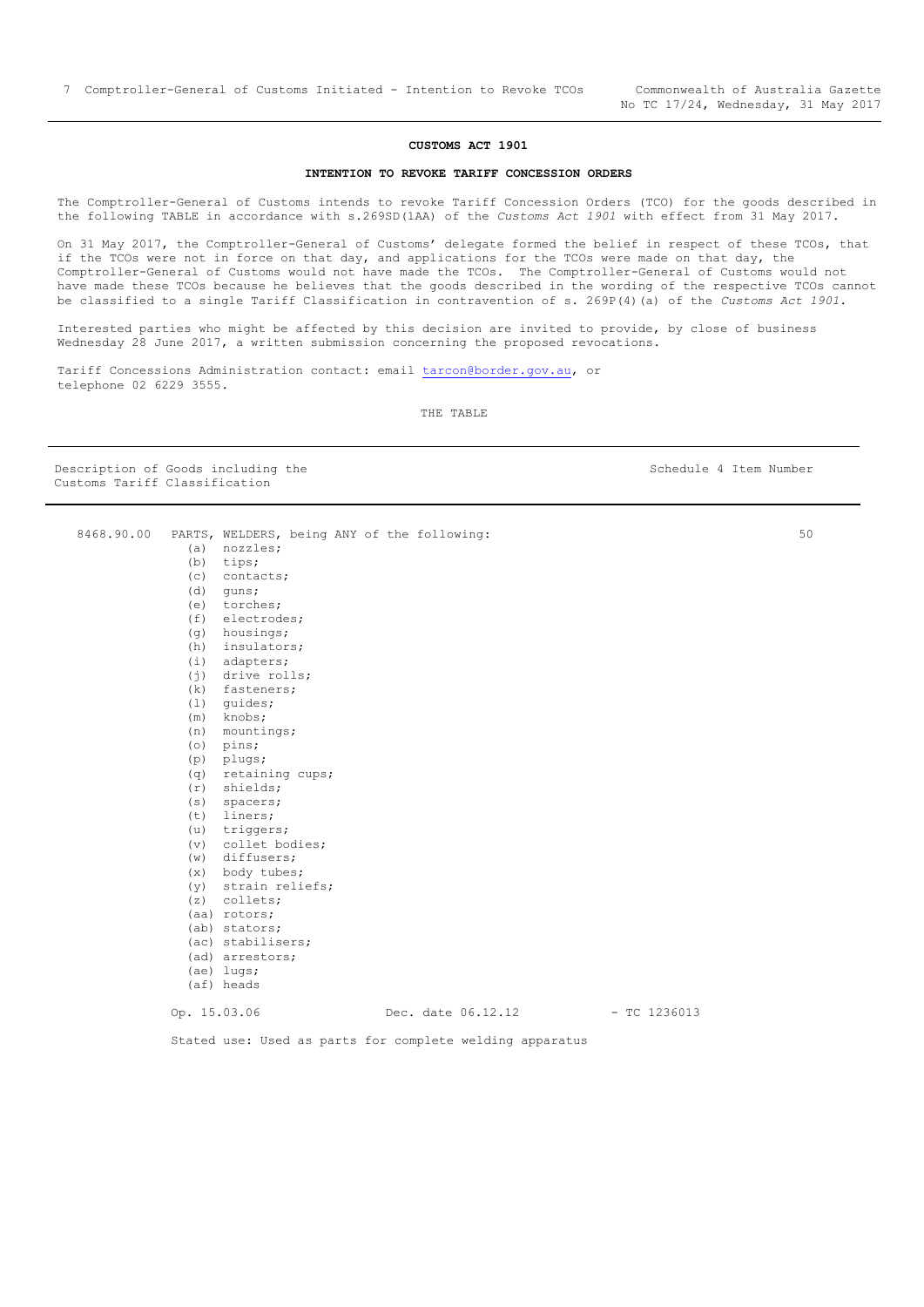Description of Goods including the Schedule 4 Item Number (Schedule 4 Item Number Customs Tariff Classification

| 8438.90.90 | PARTS, VEGETABLE AND/OR FRUIT PREPARATION MACHINE, being ANY<br>of the following:                                  | 50 |
|------------|--------------------------------------------------------------------------------------------------------------------|----|
|            | (a) slicer assemblies, consisting of ALL of the following:                                                         |    |
|            | (i) slicer bowl with integrated discharge chute;                                                                   |    |
|            | (ii) slicer feed head with integrated infeed chutes;                                                               |    |
|            | (iii) vegetable AND/OR fruit pushers;                                                                              |    |
|            | (iv) vegetable AND/OR fruit pusher quide;                                                                          |    |
|            | (v) rotating vegetable AND/OR fruit ejectors;                                                                      |    |
|            | (vi) slicer bowl securing collar;                                                                                  |    |
|            | (vii) nuts AND/OR washers AND/OR bolts AND/OR screws,                                                              |    |
|            | with OR without seals;                                                                                             |    |
|            | (b) slicer feed head assemblies, consisting of ALL of the<br>following:                                            |    |
|            | (i) slicer feed head with integrated infeed chutes;<br>(ii) vegetable AND/OR fruit pusher quide;                   |    |
|            | (iii) vegetable AND/OR fruit pushers;                                                                              |    |
|            | (iv) nuts AND/OR washers AND/OR bolts AND/OR screws<br>AND/OR springs,                                             |    |
|            | with OR without seals;                                                                                             |    |
|            | (c) vegetable AND/OR fruit pusher assemblies, consisting of                                                        |    |
|            | BOTH of the following:                                                                                             |    |
|            | (i) vegetable AND/OR fruit pushers;                                                                                |    |
|            | (ii) removable handles AND/OR knobs;                                                                               |    |
|            | (d) vegetable AND/OR fruit pusher quides, with OR without                                                          |    |
|            | guide rings AND/OR pivot arms AND/OR springs AND/OR<br>bushes;                                                     |    |
|            | (e) vegetable AND/OR fruit pushers;                                                                                |    |
|            | (f) slicer feed heads with integrated infeed chutes;                                                               |    |
|            | (g) vegetable AND/OR fruit pusher handles OR knobs;                                                                |    |
|            | (h) rotating vegetable AND/OR fruit ejectors;                                                                      |    |
|            | (i) slicer bowls with integrated discharge chute;                                                                  |    |
|            | (j) slicer bowl securing collars, with OR without seals;<br>(k) upper housing assemblies, consisting of ALL of the |    |
|            | following:                                                                                                         |    |
|            | (i) upper housings;                                                                                                |    |
|            | (ii) ventilation panels;                                                                                           |    |
|            | (iii) seals;                                                                                                       |    |
|            | (iv) dust exclusion caps;                                                                                          |    |
|            | (v) front external panels;                                                                                         |    |
|            | (vi) screws AND/OR bolts AND/OR nuts AND/OR                                                                        |    |
|            | washers AND/OR seals,                                                                                              |    |
|            | with OR without ANY of the following:                                                                              |    |
|            | (a) switch assemblies, consisting of ALL<br>of the following:                                                      |    |
|            | $(1)$ switches;                                                                                                    |    |
|            | (2) switch mounting panels;                                                                                        |    |
|            | (3) switch buttons;                                                                                                |    |
|            | (b) internal panel securing fingers;                                                                               |    |
|            | (c) internal support panels;<br>(d) internal protection plates;                                                    |    |
|            | (e) printed circuit boards;                                                                                        |    |
|            | $(f)$ knobs,                                                                                                       |    |
|            | (1) upper AND/OR lower housings;                                                                                   |    |
|            | (m) ventilation panels;                                                                                            |    |
|            | (n) dust exclusion caps;                                                                                           |    |
|            | (o) front external panels;                                                                                         |    |
|            | (p) internal support panels;                                                                                       |    |
|            | (q) internal protection plates;                                                                                    |    |
|            | $(r)$ knobs;<br>(s) housing assemblies, consisting of ALL of the                                                   |    |
|            | following:<br>(i) housings, with OR without ANY of the                                                             |    |
|            | following:                                                                                                         |    |
|            | (a) ventilation panels;                                                                                            |    |
|            | (b) integrated discharge chutes;                                                                                   |    |
|            | (c) bushes;                                                                                                        |    |
|            | (d) slicer lid pivot arms;                                                                                         |    |
|            | $(i)$ feet,<br>with OR without screws AND/OR bolts AND/OR nuts AND/OR                                              |    |
|            |                                                                                                                    |    |

(Continued on next page)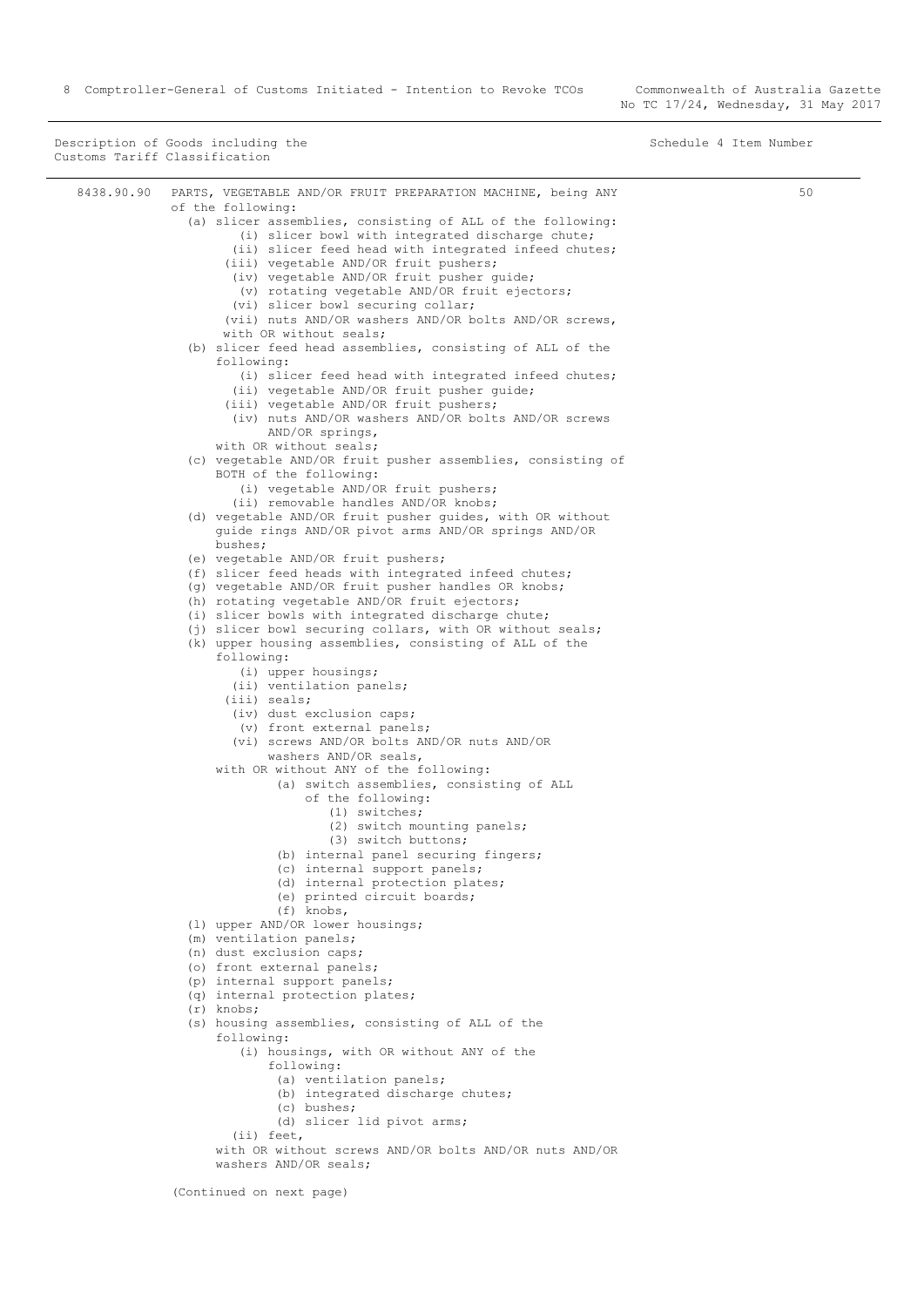Description of Goods including the Schedule 4 Item Number Schedule 4 Item Number Customs Tariff Classification

```
(Continued from previous page)
   (t) slicer lid assemblies, consisting of ALL of the
       following:
         (i) slicer lids with integrated infeed chutes;
         (ii) vegetable AND/OR fruit pushers;
        (iii) vegetable AND/OR fruit pusher guide assemblies,
              consisting of ALL of the following:
               (a) pusher guides;
               (b) pusher guide rings;
               (c) pusher guide pivot arms with springs
                   AND bushes,
              with OR without ANY of the following:
                    (1) vegetable AND/OR fruit pusher
                        lever arms;
                    (2) vegetable AND/OR fruit pusher
                        cover caps;
                     (3) vegetable AND/OR fruit pusher
                       lever arm mounting blocks;
         (iv) bushes;
          (v) slicer lid securing levers,
              with OR without ANY of the following:
               (a) seals;
               (b)nuts AND/OR washers AND/OR bolts 
                   AND/OR screws AND/OR springs;
               (c) rotating vegetable AND/OR fruit ejectors;
               (d) magnet holder arms;
               (e) infeed chute removable internal
                   compartment walls;
               (f) feeding cones with washers;
               (g) vegetable AND/OR fruit cutting
                   groovers with washer;
               (h) lock nut wrench;
   (u) pusher guide pivot arms;
   (v) slicer lids with integrated infeed chutes;
  (w) lid securing levers;
   (x) bushes;
   (y) vegetable AND/OR fruit pusher guide assemblies, 
      consisting of ALL of the following:
          (i) pusher guides;
         (ii) pusher guide rings;
        (iii) pusher guide pivot arms with springs AND 
             bushes;
  (z) housings with integrated discharge chutes;
 (aa) slicer lid pivot arms;
(ab) cord protectors;
 (ac) vegetable AND/OR fruit pusher holder inserts;
(ad) infeed hopper lid assemblies, consisting of ALL of the
       following:
          (i) infeed hopper lids with integrated infeed chute;
         (ii) infeed crank arms;
        (iii) agitators with washers;
         (iv) lid securing levers;
          (v) bushes,
      with OR without feeding trays;
 (ae) infeed hopper lids with integrated infeed chute;
(af) infeed crank arms;
 (ag) agitators;
(ah) vegetable AND/OR fruit pusher lever arms;
(ai) vegetable AND/OR fruit pusher cover caps;
 (aj) vegetable AND/OR fruit pusher lever arm mounting blocks;
(ak) magnet holder arms;
 (al) compartment walls;
 (am) feeding cones with washers;
(an) vegetable AND/OR fruit cutting groovers;
 (ao) infeed hopper feeding trays;
(ap) slicer combination housing AND stand assemblies, with 
      OR without nuts AND/OR bolts AND/OR washers AND/OR
       springs, consisting of ALL of the following:
          (i) housings incorporating discharge chutes AND
              stands;
```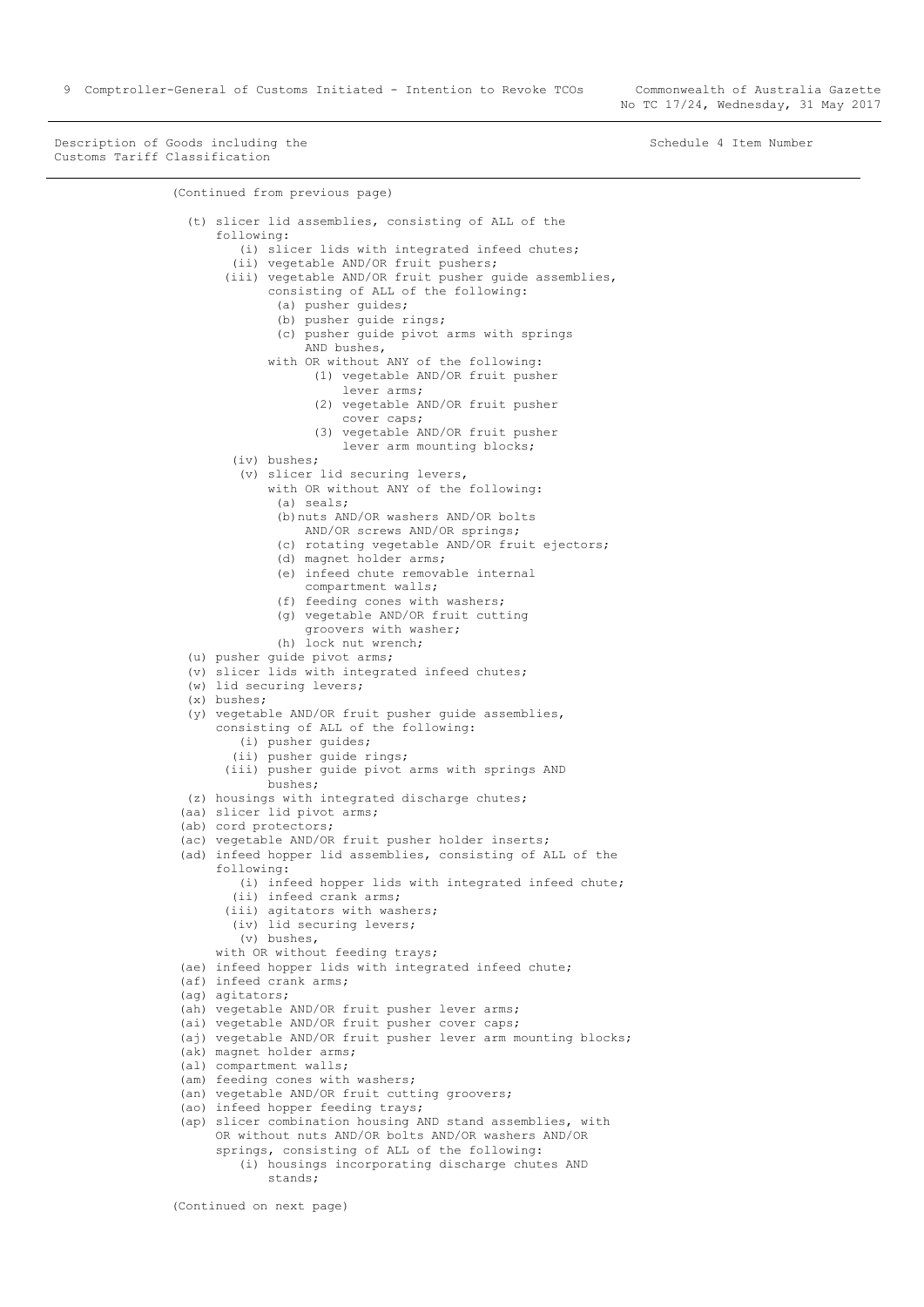10 Comptroller-General of Customs Initiated - Intention to Revoke TCOs Commonwealth of Australia Gazette

No TC 17/24, Wednesday, 31 May 2017

50

Description of Goods including the Schedule 4 Item Number Schedule 4 Item Number Customs Tariff Classification

(Continued from previous page) (ii) leg stabilising support panels; (iii) ventilation panels; (iv) lid support stops; (v) handles; (vi) foot inserts; (vii) roller wheels; (viii) roller wheel axles; (ix) roller wheel springs; (x) bushes; (xii) printed circuit control boards AND/OR support panels AND/OR support panel locator fingers; (xiii) switches; (ix) knobs; (x) seals, with OR without ANY of the following: (a) spacers; (b) shaft keys; (c) pulleys; (d) drive shafts; (e) bearings; (f) lid pivot arms; (g) power cords; (h) motors; (i) power cord insulator; (j) motor support brackets; (k) power transmission belts; (aq) housings incorporating discharge chutes AND stands; (ar) roller wheel assemblies, consisting of ALL of the following: (i) roller wheel axles; (ii) roller wheel springs; (iii) roller wheels; (as) roller wheel axles; (at) roller wheels Op. 10.02.17 Dec. date 15.05.17 - TC 1719960 Stated use: For repairing or manufacturing fruit and vegetable preparation machines 8438.90.90 PARTS, FOOD PROCESSOR MACHINE, being ANY of the following: (a) feeder lid assemblies, consisting of ALL of the following: (i) feeder lid with integrated feeder chutes; (ii) kidney shaped vegetable OR fruit pushers; (iii) safety securing rods, with OR without lock clips; (iv) cylindrical shaped vegetable or fruit pushers, with OR without lid securing levers AND/OR bushes; (b) feeder lids with integrated feeder chutes; (c) vegetable AND/OR fruit pushers, with OR without handles OR knobs; (d) feeder lid safety rod assemblies, consisting of BOTH of the following: (i) safety securing rods; (ii) clips; (e) upper housing assemblies, consisting of ALL of the following: (i) upper housings; (ii) screws AND/OR bolts AND/OR washers AND/OR nuts AND/OR springs; (iii) seal rings; (iv) front plates; (v) switch assemblies, consisting of BOTH of the following: (a) switches; (b) mounting panels; (Continued on next page)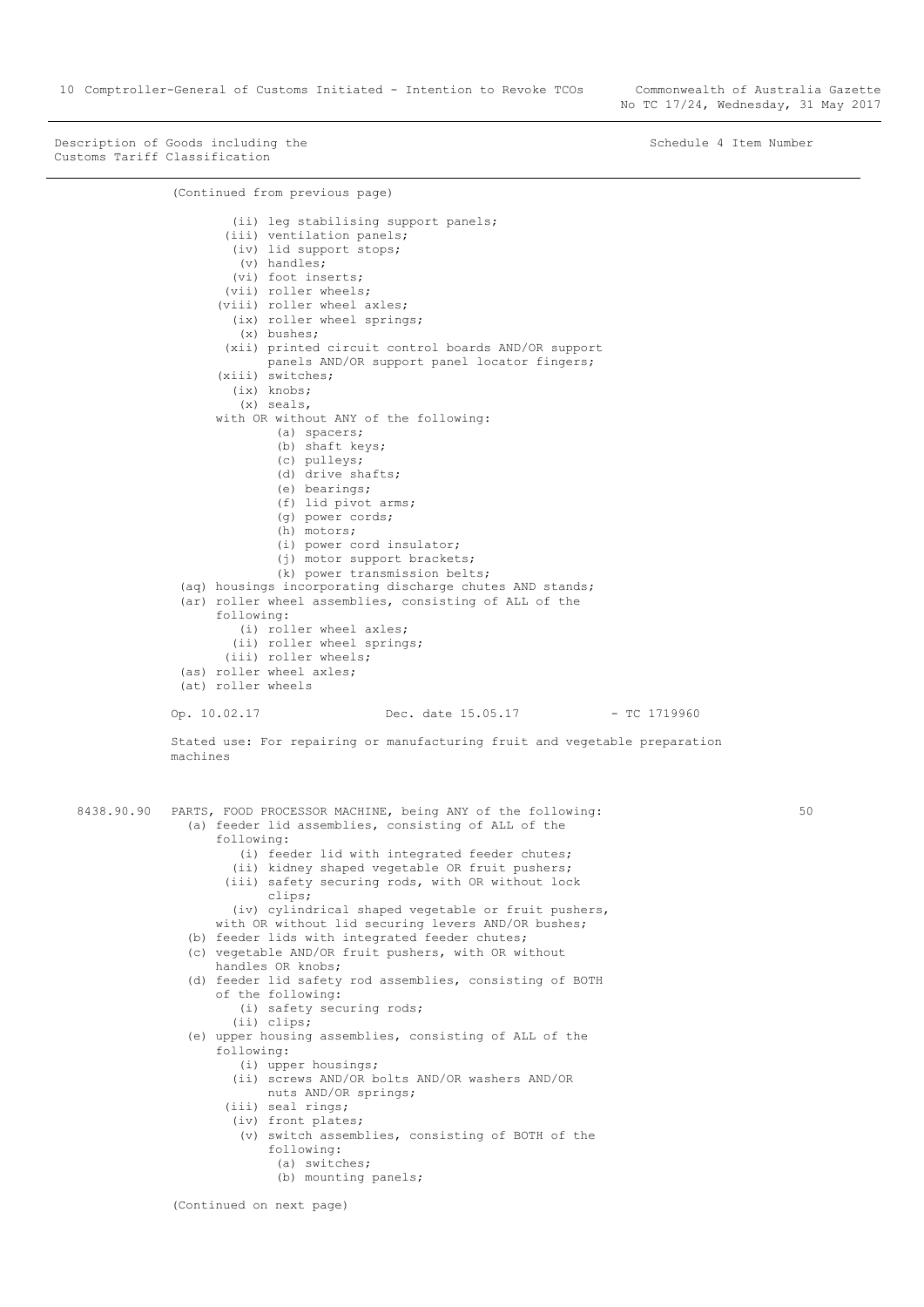(Continued from previous page) (vi) dust exclusion cover caps; (vii) ventilation panels; (viii) internal panel support AND/OR securing fingers; (ix) internal switch assembly protector housings, with OR without power cord retainer clips; (f) upper AND/OR lower housings, with OR without feet; (g) front panels; (h) dust exclusion caps; (i) internal panel support AND/OR securing fingers; (j) ventilation panels; (k) cutter bowl attachment assemblies, consisting of ALL of the following: (i) cutter bowls; (ii) safety securing rods, with OR without springs AND/OR switches AND/OR clips, with OR without lids AND/OR disc holder stems AND/OR bowl securing collars AND/OR securing clamps; (l) disc holder stems; (m) cutter OR slicer bowls, with OR without ANY of the following: (i) handles; (ii) safety securing rod assemblies consisting of BOTH of the following: (a) safety securing rods; (b) springs, with OR without ANY of the following: (1) switches; (2) clips; (n) cutter OR slicer bowl safety securing rod assemblies, consisting of ALL of the following: (i) safety securing rods; (ii) springs, with OR without EITHER of the following: (a) switches; (b) clips; (o) cutter bowl lid assemblies, consisting of BOTH of the following: (i) cutter bowl lids; (ii) seal rings; (p) slicer bowl assemblies, consisting of ALL of the following: (i) feeder lid assemblies, consisting of ALL of the following: (a) feeder lid with integrated infeed chutes, with OR without pusher guides; (b) kidney shaped vegetable AND/OR fruit pushers, with OR without removable handles OR knobs; (c) safety securing rods, with OR without lock clips; (d) cylindrical shaped vegetable AND/OR fruit pushers; (ii) rotating vegetable AND/OR fruit ejector plates; (iii) slicer bowls with safety securing rods, with OR without ANY of the following: (a) bowl securing collars AND/OR plates; (b) vegetable AND/OR fruit rotating ejector plates; (c) feeder lid pivot arms; (d) vegetable AND/OR fruit pusher lever arms; (e) vegetable AND/OR fruit pusher lever arm mounting blocks; (f) vegetable AND/OR fruit pusher cover caps; (g) vegetable AND/OR fruit pusher lever pivot arms; (h) magnet holder arms; (i) infeed chute removable internal compartment walls; (j) screws AND/OR bolts AND/OR washers AND/OR nuts; (q) cutter OR slicer bowl handle assemblies, consisting of ALL of the following:

(Continued on next page)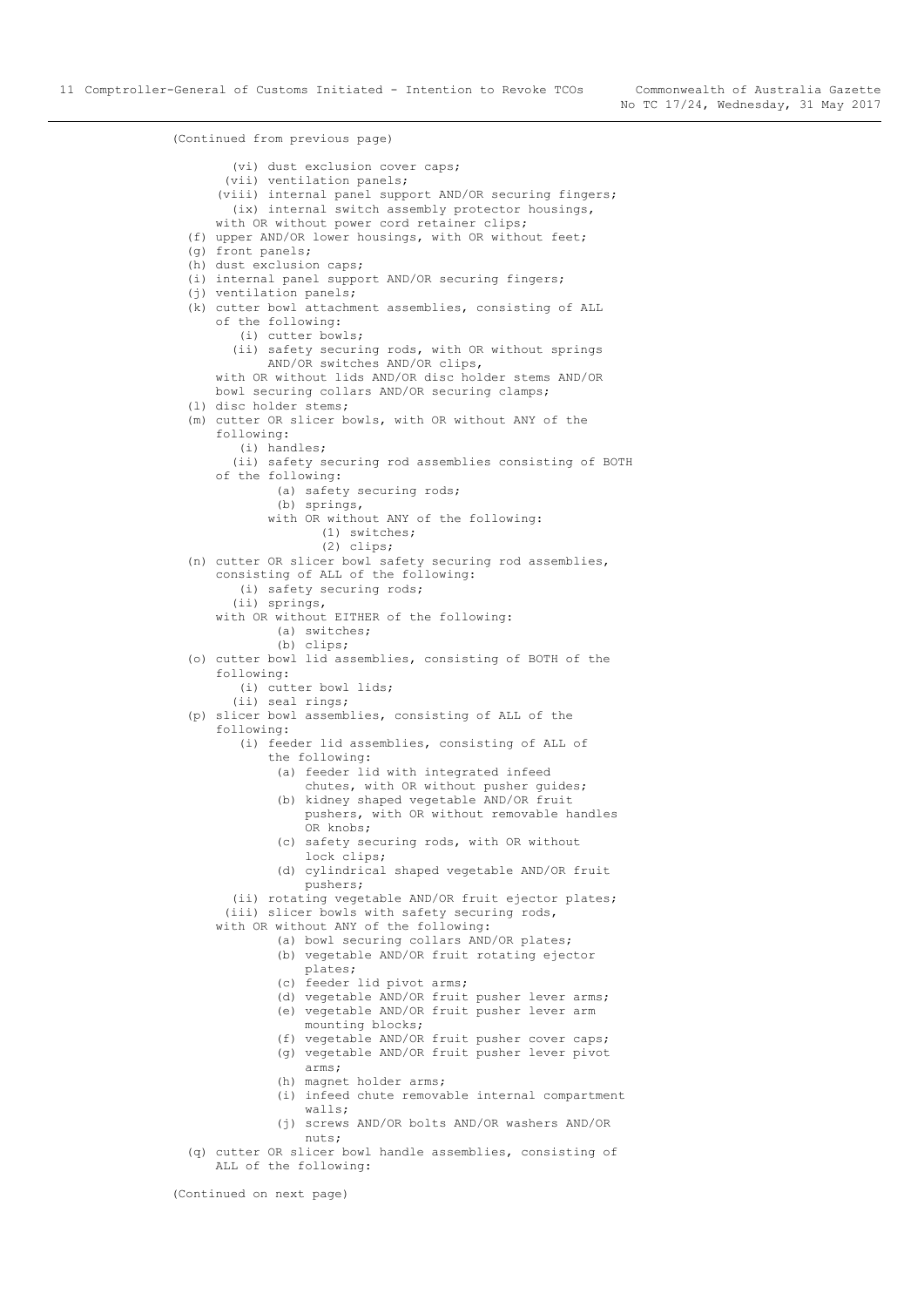(Continued from previous page) (i) handles; (ii) safety securing rod assemblies, consisting of ALL the following: (a) safety securing rods; (b) springs, with OR without EITHER of the following: (1) switches; (2) clips; (r) cutter OR slicer bowl handles; (s) bowl securing collars AND/OR plates; (t) internal support AND/OR protector panels; (u) internal air deflector plates AND/OR tubes AND/OR strips; (v) knobs; (w) vegetable AND/OR fruit pusher handles; (x) cutter bowl lids; (y) vegetable AND/OR fruit slicer bowls; (z) vegetable AND/OR fruit pusher guide assemblies, consisting of ALL of the following: (i) pusher guides; (ii) bushes; (iii) pivot arms, with OR without springs; (aa) vegetable AND/OR fruit pusher guides; (ab) vegetable AND/OR fruit pusher guide pivot arms; (ac) bushes; (ad) slicer lid securing levers; (ae) switch knob stop plates; (af) power cord protectors; (ag) vegetable AND/OR fruit rotating ejector plates; (ah) vegetable AND/OR fruit pusher lever arms; (ai) vegetable AND/OR fruit pusher lever arm mounting blocks; (aj) vegetable AND/OR fruit pusher cover caps; (ak) vegetable AND/OR fruit pusher lever arm pivot arms; (al) magnet holder arms; (am) infeed chute removable internal compartment walls; (an) vegetable AND/OR fruit pusher stoppers; (ao) safety securing rods Op. 10.02.17 Dec. date 15.05.17 - TC 172048

Stated use: For repairing or manufacturing food processing machines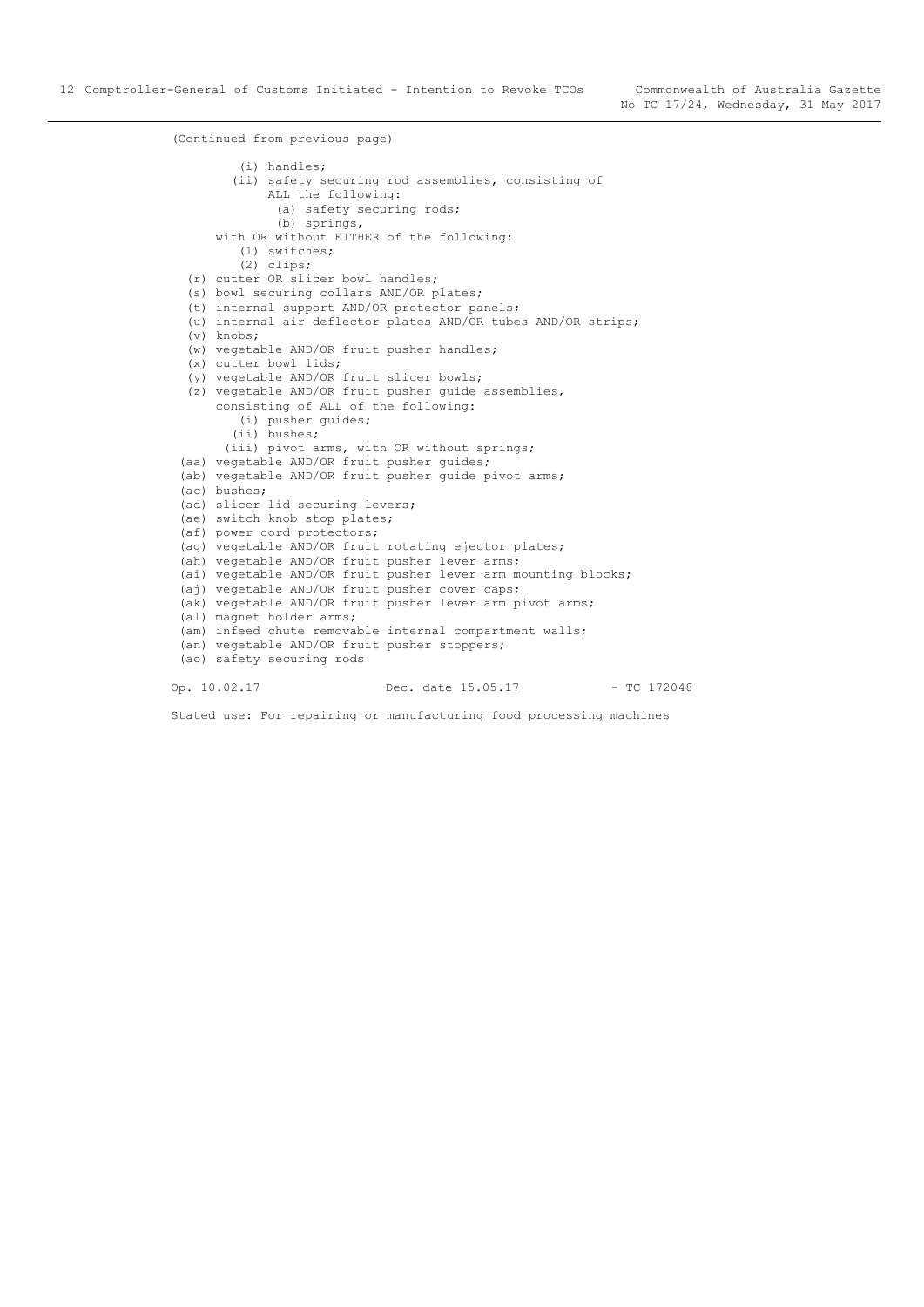#### **TARIFF CONCESSION ORDERS (TCOs) NOT USED IN THE PREVIOUS 2 YEARS**

<span id="page-12-0"></span>The Comptroller-General of Customs is satisfied that the TCOs listed in the table below are no longer required because, in the 2 years preceding the day of this notice, they have not been quoted in an import declaration to secure a concessional rate of duty.

From Thursday, 29 June 2017, it is intended to take action to revoke these Orders under subsection 269SD (1A) of the Customs Act 1901. In accordance with subsection 269SG (2) of the Customs Act 1901, in transit provisions shall apply. If revoked, the expected date of effect will be 28 June 2017.

Interested parties are invited to provide, by close of business, Wednesday 28 June 2017, written reasons why an Order should NOT be revoked.

Please advise if any of the Orders listed below have been quoted on an import declaration.

If a request is made to retain an Order used for the granting of a Determination, please specify the Determination and the linked Item number to enable mapping to the Order and its scope.

Contact: Email tarcon@border.gov.au

Tariff

| Tariff<br>Classification | Description                                                                             |                                                                                                                                                                                                                                                                                                                                                                                                                                            | Concession Number |  |  |
|--------------------------|-----------------------------------------------------------------------------------------|--------------------------------------------------------------------------------------------------------------------------------------------------------------------------------------------------------------------------------------------------------------------------------------------------------------------------------------------------------------------------------------------------------------------------------------------|-------------------|--|--|
| 3808.93.00               | HERBICIDES, having a basis of propachlor                                                |                                                                                                                                                                                                                                                                                                                                                                                                                                            |                   |  |  |
|                          | Op. 13.02.07                                                                            | Dec. date 04.05.07 - TC 0702047                                                                                                                                                                                                                                                                                                                                                                                                            |                   |  |  |
| 3901.20.00               | using test method ISO 1133;                                                             | POLYETHYLENE, having ALL of the following physical properties:<br>(a) density (23 degrees C) of NOT less than 945 $kg/m3$ and NOT<br>greater than 948 kg/m3 using test method ISO 1183-1;<br>(b) melt flow rate (190 degrees $C$ , 21.6 kg load) of NOT less<br>than $3.3$ $g/10$ min and NOT greater than $5.0$ $g/10$ min<br>(c) carbon black content of NOT less than 0.10% and NOT<br>greater than 0.35% using test method ASTM D 4218 |                   |  |  |
|                          | Op. 20.04.07                                                                            | Dec. date 07.08.07                                                                                                                                                                                                                                                                                                                                                                                                                         | $-$ TC 0705916    |  |  |
| 3920.43.00               | pressure of 413.7 Pa                                                                    | FILM, polyvinyl chloride, unprinted, opaque, heat activated,<br>adhesive coated, thickness film 0.15 mm, adhesive 0.15 mm, paper<br>backing 0.10 mm, width 1 130 mm, for melding at 160 degrees C with                                                                                                                                                                                                                                     |                   |  |  |
|                          | Op. 01.01.02                                                                            | Dec. date 03.01.02 - TC 0106938                                                                                                                                                                                                                                                                                                                                                                                                            |                   |  |  |
| 3920.49.00               | following:                                                                              | POLYVINYL CHLORIDE SHEETS, unplasticised, having ALL of the<br>(a) length 800 mm or greater but NOT exceeding 820 mm;<br>(b) width 540 mm or greater but NOT exceeding 560 mm;<br>(c) thickness 2.7 mm or greater but NOT exceeding 3.3 mm                                                                                                                                                                                                 |                   |  |  |
|                          | Op. 01.01.02                                                                            | Dec. date 03.01.02                                                                                                                                                                                                                                                                                                                                                                                                                         | - TC 0105318      |  |  |
| 4005.99.00               | unvulcanised                                                                            | SHEETING, styrene butadiene rubber (SBR), compounded,                                                                                                                                                                                                                                                                                                                                                                                      |                   |  |  |
|                          | Op. 23.02.07                                                                            | Dec. date 18.05.07                                                                                                                                                                                                                                                                                                                                                                                                                         | $-$ TC 0702860    |  |  |
| 4016.99.00               | of the following:<br>(a) length NOT less than 190 mm;<br>(b) width NOT less than 190 mm | BLOCKS AND/OR PANELS AND/OR SLABS, POLYCHLOROPRENE, having BOTH                                                                                                                                                                                                                                                                                                                                                                            |                   |  |  |
|                          | Op. 09.01.07                                                                            | Dec. date 10.04.07                                                                                                                                                                                                                                                                                                                                                                                                                         | $-$ TC 0700516    |  |  |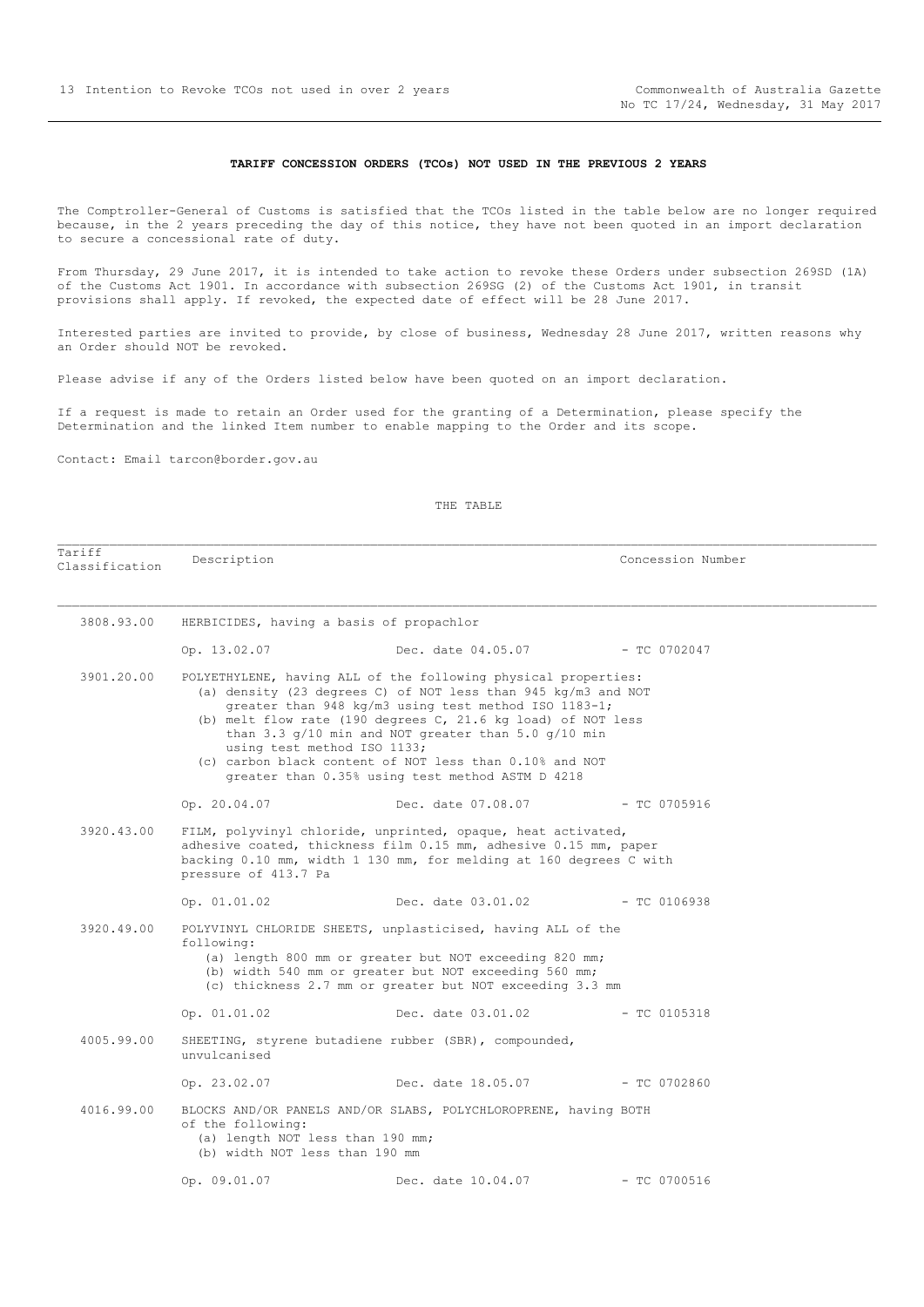4805.91.91 ELECTRICAL INSULATING PAPER, uncoated, conforming to International Standards IEC 554 or IEC 641 Op. 01.01.02 Dec. date 03.01.02 - TC 0106944 4823.90.90 ABSORBENT SHEETS, AIRLAID, INCONTINENCE, in roll form Op. 07.03.01 Dec. date 18.05.01 - TC 0102213 4823.90.90 PAPER, recorder chart, fan-(or Z-) folded, with drive holes symmetrically punched on each fold, having ALL the following dimensions: (a) chart width 174 mm; (b) chart length 15 m; (c) fan-(or Z-) fold depth 52 mm Op. 01.01.02 Dec. date 01.01.02 - TC 0106937 5402.33.00 TEXTURED YARN, polyester filament, having NOT less than 600 turns per metre but NOT greater than 650 turns per metre Op. 09.04.02 Dec. date 28.06.02 - TC 0203010 5407.52.00 FABRIC, 100% TEXTURED POLYESTER FILAMENT, having ALL of the following: (a) weight NOT less than 200 gsm; (b) yarn chemically modified providing: (i) soil release minimum 4.0 (to AATCC 130-2000); (ii) permanent moisture absorbency NOT less than 10 cm in 10 minutes tested by the Weirech Absorbency Test method; (iii) stain release exceeding 4.4 after 10 washes (to AATCC 130-2000); (c) mechanically abraded producing micro fibres increasing thickness by at least 20% above that of the base fabric measured according to ASTM D 1777-96 Op. 13.05.02 Dec. date 09.08.02 - TC 0204024 5515.12.00 FABRIC, NAPERY, 100% POLYESTER, staple fibre and filament blend, having ALL of the following: (a) weight NOT less than 210 gsm; (b) tensile strength, warp and weft, NOT less than 133 N; (c) tear strength, warp and weft, NOT less than 11 N; (d) warp yarns of NOT less than 65 per inch (25.4 mm); (e) weft yarns of NOT less than 50 per inch (25.4 mm); (f) shrinkage at 60-65 degrees C, warp and weft, NOT more than 3%; (g) yarn size of 315 to 350 denier Op. 15.01.01 Dec. date 23.03.01 - TC 0100385 5603.13.00 FABRIC, hydroknit non-woven, having BOTH of the following: (a) composition (by weight) of: (i) cellulose fibre greater than 60%; (ii) spunbound polypropylene fibre NOT less than 10% and NOT greater than 30%; (iii) organic resin less than 10%; (b) weight NOT less than 120 grams per square metre and NOT greater than 130 grams per square metre Op. 09.12.02 Dec. date 07.03.03 - TC 0211716 8419.89.90 MACHINES, DRYER AND RE-HUMIDIFIER, COLLAGEN SAUSAGE CASINGS Op. 08.06.07 Dec. date 24.08.07 - TC 0708834 8428.39.00 CONVEYORS, BELT, CHEESE HANDLING AND TREATMENT LINE Op. 15.08.14 Dec. date 09.12.14 - TC 1428843 8428.90.00 PARTS, BLAST FURNACE, being parallel bin material chargers Op. 24.01.07 Dec. date 16.05.07 - TC 0701476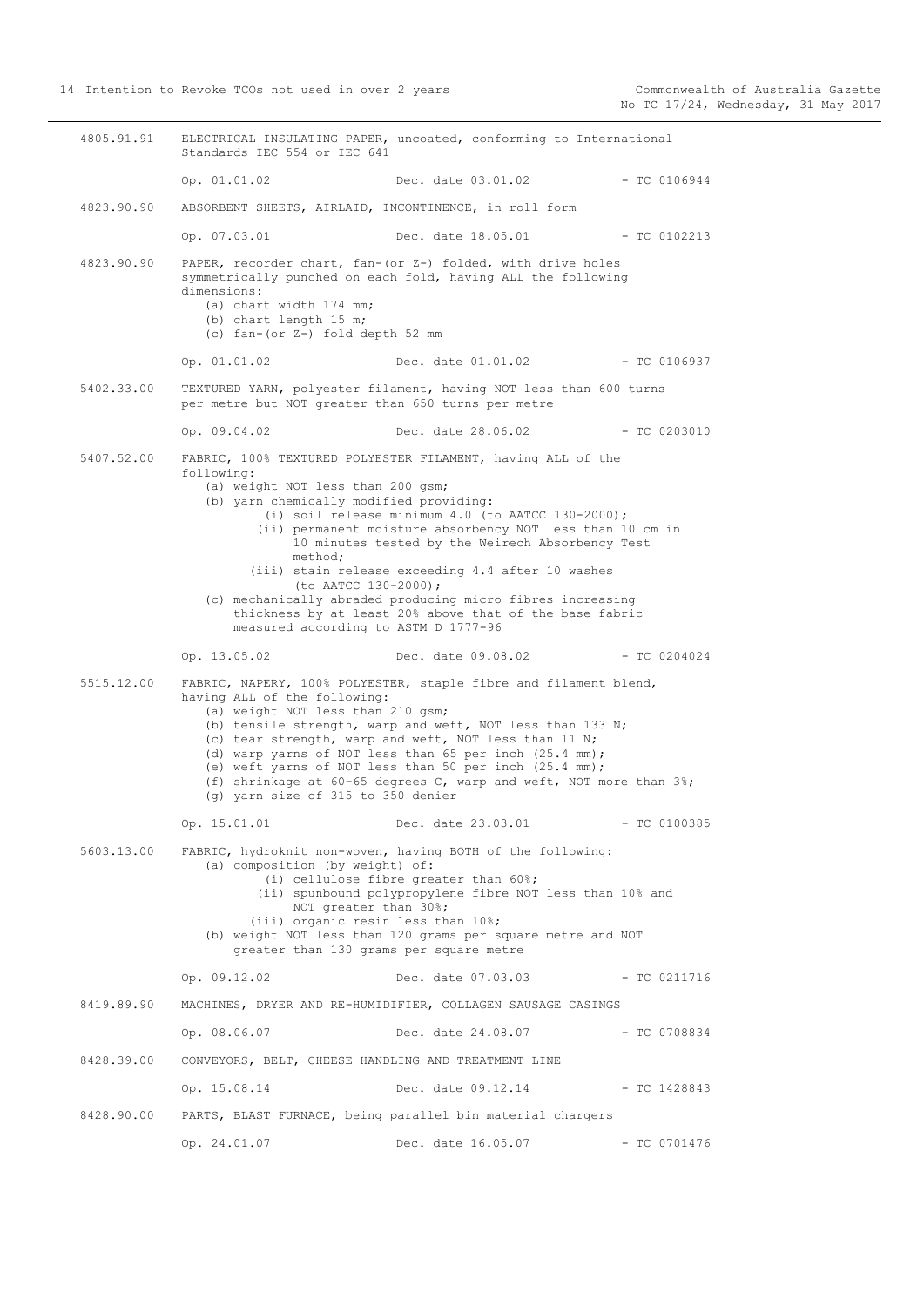| 8428.90.00 | of the following:<br>(a) distribution rockers;<br>(b) upper charge end sockets;<br>(c) bellows;<br>(d) fixing plates;<br>(e) inlet funnels;<br>(f) chute removal frames;<br>(q) dismantlers;<br>(h) receiving chutes;<br>(i) seal valve drives;<br>$(i)$ seal valves;<br>(k) discharge funnels;<br>(1) dynamic centerers;<br>(m) expansion bellows;<br>(n) water cooled transmission gearboxes;<br>(o) water cooled tilt adjusting gearboxes;<br>(p) gearbox supports;<br>(q) planetary gearboxes;<br>(r) intermediate gearboxes;<br>(s) level probes;<br>(t) rotation motors;<br>(u) tilting motors;<br>(v) bleeders;<br>$(w)$ stools | ASSEMBLIES, MATERIAL CHARGING, BLAST FURNACE, consisting of ALL                                                             |                |
|------------|----------------------------------------------------------------------------------------------------------------------------------------------------------------------------------------------------------------------------------------------------------------------------------------------------------------------------------------------------------------------------------------------------------------------------------------------------------------------------------------------------------------------------------------------------------------------------------------------------------------------------------------|-----------------------------------------------------------------------------------------------------------------------------|----------------|
|            | Op. 24.01.07                                                                                                                                                                                                                                                                                                                                                                                                                                                                                                                                                                                                                           | Dec. date 13.07.07 - TC 0701870                                                                                             |                |
| 8477.59.00 | depositing heads                                                                                                                                                                                                                                                                                                                                                                                                                                                                                                                                                                                                                       | PROTOTYPING MACHINES, computer controlled, having dual inkjet                                                               |                |
|            | Op. 10.08.01                                                                                                                                                                                                                                                                                                                                                                                                                                                                                                                                                                                                                           | Dec. date 26.10.01                                                                                                          | $-$ TC 0106991 |
| 8479.89.90 | SCREENS, DISC, METAL AND PAPER SEPARATING                                                                                                                                                                                                                                                                                                                                                                                                                                                                                                                                                                                              |                                                                                                                             |                |
|            | Op. 23.12.02                                                                                                                                                                                                                                                                                                                                                                                                                                                                                                                                                                                                                           | Dec. date 14.03.03                                                                                                          | - TC 0212075   |
|            | 8481.80.90 VALVES, BLAST FURNACE                                                                                                                                                                                                                                                                                                                                                                                                                                                                                                                                                                                                       |                                                                                                                             |                |
|            | Op. 19.03.07                                                                                                                                                                                                                                                                                                                                                                                                                                                                                                                                                                                                                           | Dec. date 08.06.07 - TC 0704132                                                                                             |                |
| 8516.29.00 | (a) maximum height 70 cm;<br>(b) maximum width 40 cm;<br>(d) fixed or oscillating operation;<br>(e) gross weight NOT exceeding 29 kgs                                                                                                                                                                                                                                                                                                                                                                                                                                                                                                  | HEATERS, FLOOR STANDING, DOMESTIC, having ALL of the following:<br>(c) power consumption NOT exceeding 1 500 watts;         |                |
|            | Op. 13.03.01                                                                                                                                                                                                                                                                                                                                                                                                                                                                                                                                                                                                                           | Dec. date 18.05.01 - TC 0102310                                                                                             |                |
| 8518.30.90 | (a) portable handsfree headset;<br>(b) plug in saver charger;<br>(c) leather OR vinyl case                                                                                                                                                                                                                                                                                                                                                                                                                                                                                                                                             | SETS, CELLULAR MOBILE TELEPHONE, comprising ALL of the following:                                                           |                |
|            | Op. 24.10.02                                                                                                                                                                                                                                                                                                                                                                                                                                                                                                                                                                                                                           | Dec. date 21.01.03                                                                                                          | $-$ TC 0210010 |
| 8544.42.29 | power, having ALL of the following:<br>(a) length NOT less than 5 000 m;<br>76 mm;<br>(c) voltage of $0.6/1$ kV;<br>(d) connectors                                                                                                                                                                                                                                                                                                                                                                                                                                                                                                     | CABLES, ELECTRICAL UMBILICAL, SUB SEA, instrumentation and<br>(b) outside diameter NOT less than 72 mm and NOT greater than |                |
|            | Op. 12.02.07                                                                                                                                                                                                                                                                                                                                                                                                                                                                                                                                                                                                                           | Dec. date 14.06.07                                                                                                          | $-$ TC 0702043 |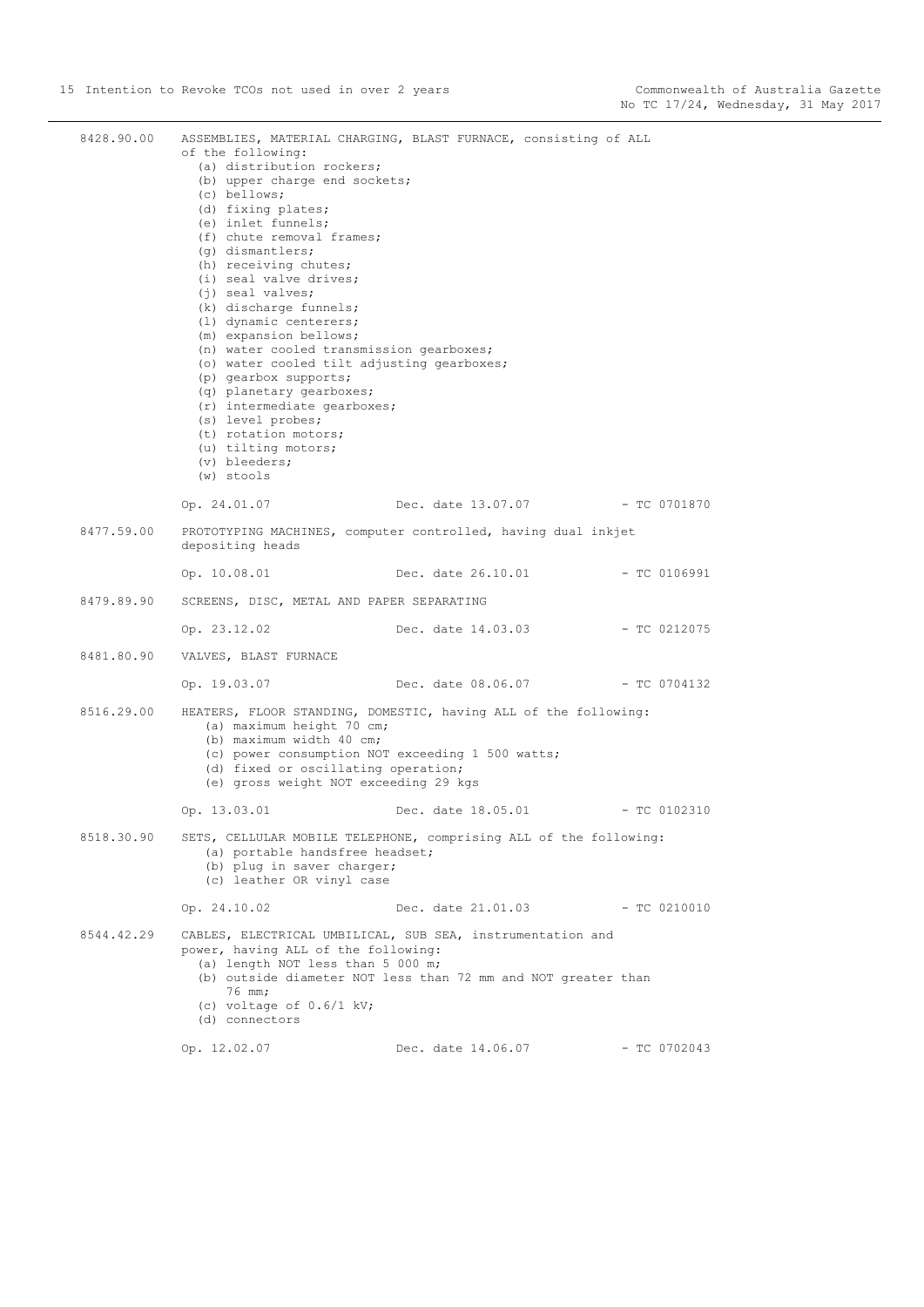#### **CUSTOMS ACT 1901**

#### <span id="page-15-0"></span>**NOTICE PURSUANT TO SECTION 269SE(2) - TARIFF CONCESSION ORDER REVOCATION AT THE INITIATIVE OF THE COMPTROLLER-GENERAL OF CUSTOMS**

The Tariff Concession Orders listed in THE TABLE below have has not been used for at least 2 years and have been revoked under Section 269SD(1A). In transit provisions apply.

The intention to revoke these orders was notified in Gazette TC17/17 dated 5 April 2017.

Contact: Email tarcon@border.gov.au

|            | Description of Goods including the<br>Customs Tariff Classification                                                                                                                                                                                                                                   |                | Schedule 4 Item Number<br>Last Date of Effect |
|------------|-------------------------------------------------------------------------------------------------------------------------------------------------------------------------------------------------------------------------------------------------------------------------------------------------------|----------------|-----------------------------------------------|
| 3901.90.00 | ETHYLENE BUTYL ACRYLATE COPOLYMER<br>Op. 12.01.06<br>Dec. date 24.03.06                                                                                                                                                                                                                               | $-$ TC 0602198 | 50<br>02.05.17                                |
|            | Revoked for 2 years non use. In transit provisions apply                                                                                                                                                                                                                                              |                |                                               |
| 3926.90.90 | PARTS, PICKLE LINE TANK, being ANY of the following:<br>(a) tank segments;<br>(b) covers;<br>(c) lids                                                                                                                                                                                                 |                | 50<br>02.05.17                                |
|            | Op. 29.12.05<br>Dec. date 17.03.06                                                                                                                                                                                                                                                                    | $-$ TC 0601596 |                                               |
|            | Revoked for 2 years non use. In transit provisions apply                                                                                                                                                                                                                                              |                |                                               |
| 4202.92.90 | SACKS, moisture protection, comprising ALL of the following:<br>(a) circular or oval base;<br>(b) tape sealed seams;<br>(c) polyurethane coating;<br>(d) roll up closure                                                                                                                              |                | 50<br>02.05.17                                |
|            | Op. 24.01.06<br>Dec. date 09.05.06                                                                                                                                                                                                                                                                    | $-$ TC 0602901 |                                               |
|            | Revoked for 2 years non use. In transit provisions apply                                                                                                                                                                                                                                              |                |                                               |
| 8414.90.90 | SILENCERS, INDUCTION FAN, WALKING BEAM FURNACE<br>Op. 29.12.05<br>Dec. date 17.03.06                                                                                                                                                                                                                  | $-$ TC 0601593 | 50<br>02.05.17                                |
|            | Revoked for 2 years non use. In transit provisions apply                                                                                                                                                                                                                                              |                |                                               |
| 8417.10.00 | FURNACES, BLAST, comprising ALL of the following:<br>(a) telphers;<br>(b) conveyors;<br>(c) heat exchangers;<br>(d) refractories;<br>(e) drafters;<br>$(f)$ launders;<br>$(q)$ ladles;<br>(h) lead pumps;<br>(i) lead stirrers;<br>$(i)$ pans;<br>(k) rotary furnace;<br>$(1)$ cranes<br>Op. 08.02.06 |                | 50<br>02.05.17                                |
|            | Revoked for 2 years non use. In transit provisions apply                                                                                                                                                                                                                                              |                |                                               |
| 8417.90.00 | PARTS, WALKING BEAM FURNACE, being ANY of the following:<br>(a) thermic screens;<br>(b) cell supports;<br>(c) tank breathers                                                                                                                                                                          |                | 50<br>02.05.17                                |
|            | Op. 05.01.06<br>Dec. date 17.03.06                                                                                                                                                                                                                                                                    | $-$ TC 0601822 |                                               |
|            | Revoked for 2 years non use. In transit provisions apply                                                                                                                                                                                                                                              |                |                                               |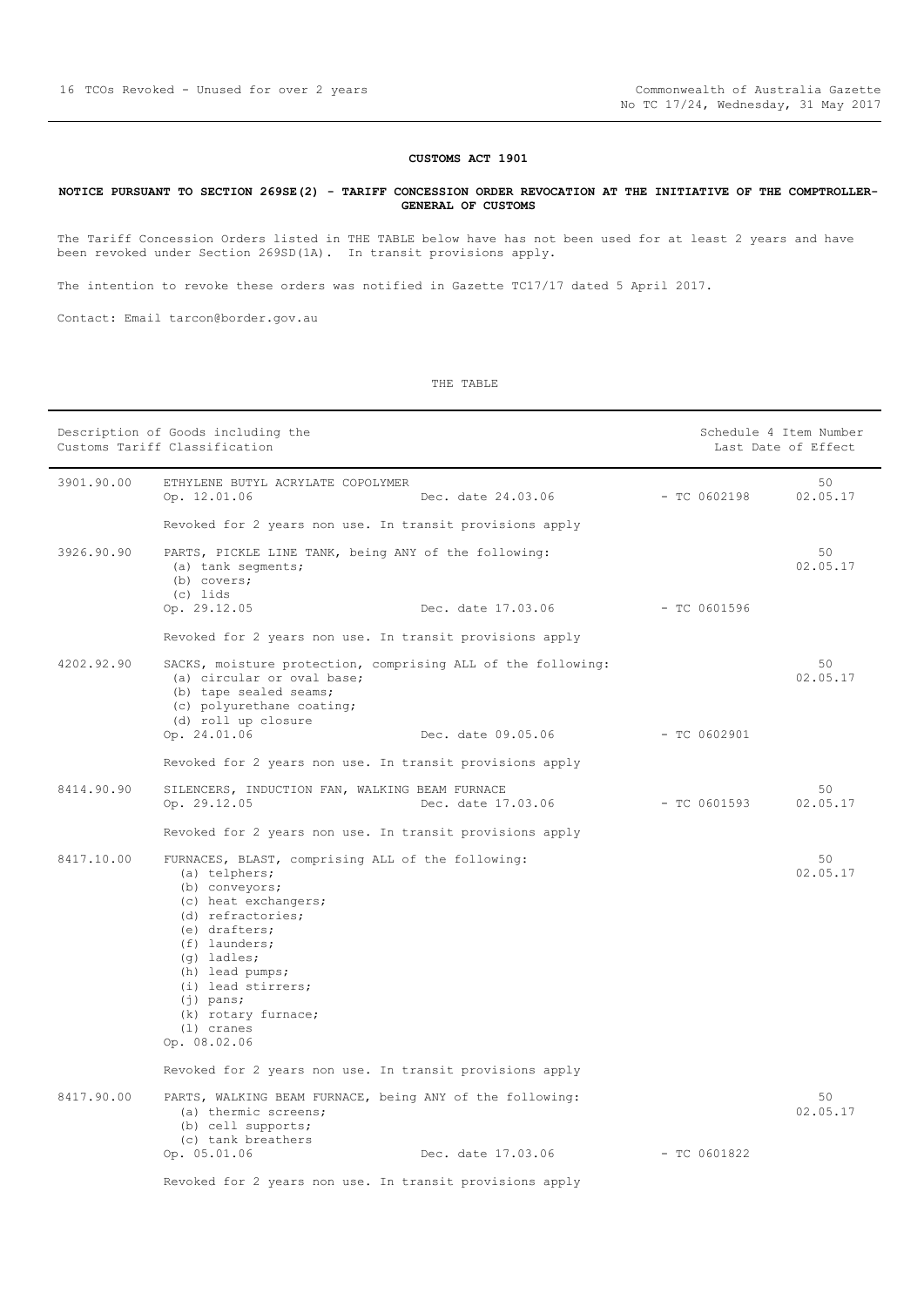|            | Description of Goods including the<br>Customs Tariff Classification                                                                                                                                                                                                                                                                 |                                 |                | Schedule 4 Item Number<br>Last Date of Effect |
|------------|-------------------------------------------------------------------------------------------------------------------------------------------------------------------------------------------------------------------------------------------------------------------------------------------------------------------------------------|---------------------------------|----------------|-----------------------------------------------|
| 8419.50.90 | COOLERS, MOTOR, WATER TO AIR, having ALL of the<br>following:<br>(a) air flow rate greater than 600 m3/minute;<br>(b) maximum air temperature less than 40 degrees centigrade;<br>(c) cupronickel cooling tubes;<br>(d) aluminium fins;<br>(e) zinc cathodic protector;<br>(f) motor capacity greater than 7 000 kW<br>Op. 03.02.06 | Dec. date 18.04.06 - TC 0603342 |                | 50<br>02.05.17                                |
|            | Revoked for 2 years non use. In transit provisions apply                                                                                                                                                                                                                                                                            |                                 |                |                                               |
| 8468.20.90 | BRAZERS, ALUMINIUM AIR CONDITIONERS, comprising BOTH of the<br>following:<br>(a) dual mass flow controllers;<br>(b) NOT less than three flame settings                                                                                                                                                                              |                                 |                | 50<br>02.05.17                                |
|            | Op. 30.01.06                                                                                                                                                                                                                                                                                                                        | Dec. date 18.04.06              | $-$ TC 0603060 |                                               |
|            | Revoked for 2 years non use. In transit provisions apply                                                                                                                                                                                                                                                                            |                                 |                |                                               |
| 8474.10.00 | MILLS, ZINC, comprising ALL of the following:<br>(a) floatation tanks;<br>(b) handlers;<br>(c) crushers;<br>(d) electrical transmitters;<br>(e) water pumps;<br>(f) effluent treaters<br>Op. 08.02.06                                                                                                                               |                                 |                | 50<br>02.05.17                                |
|            | Revoked for 2 years non use. In transit provisions apply                                                                                                                                                                                                                                                                            |                                 |                |                                               |
| 8479.89.90 | PRODUCTION LINE, GROWING MEDIA, comprising ALL of the following:<br>(a) hoppers;<br>(b) rewinders;<br>(c) fillers;<br>(d) sealers;<br>(e) conveyors;<br>(f) handlers;<br>(q) palletisers                                                                                                                                            |                                 |                | 50<br>02.05.17                                |
|            | Op. 11.01.06                                                                                                                                                                                                                                                                                                                        | Dec. date 24.03.06              | - TC 0602221   |                                               |
|            | Revoked for 2 years non use. In transit provisions apply                                                                                                                                                                                                                                                                            |                                 |                |                                               |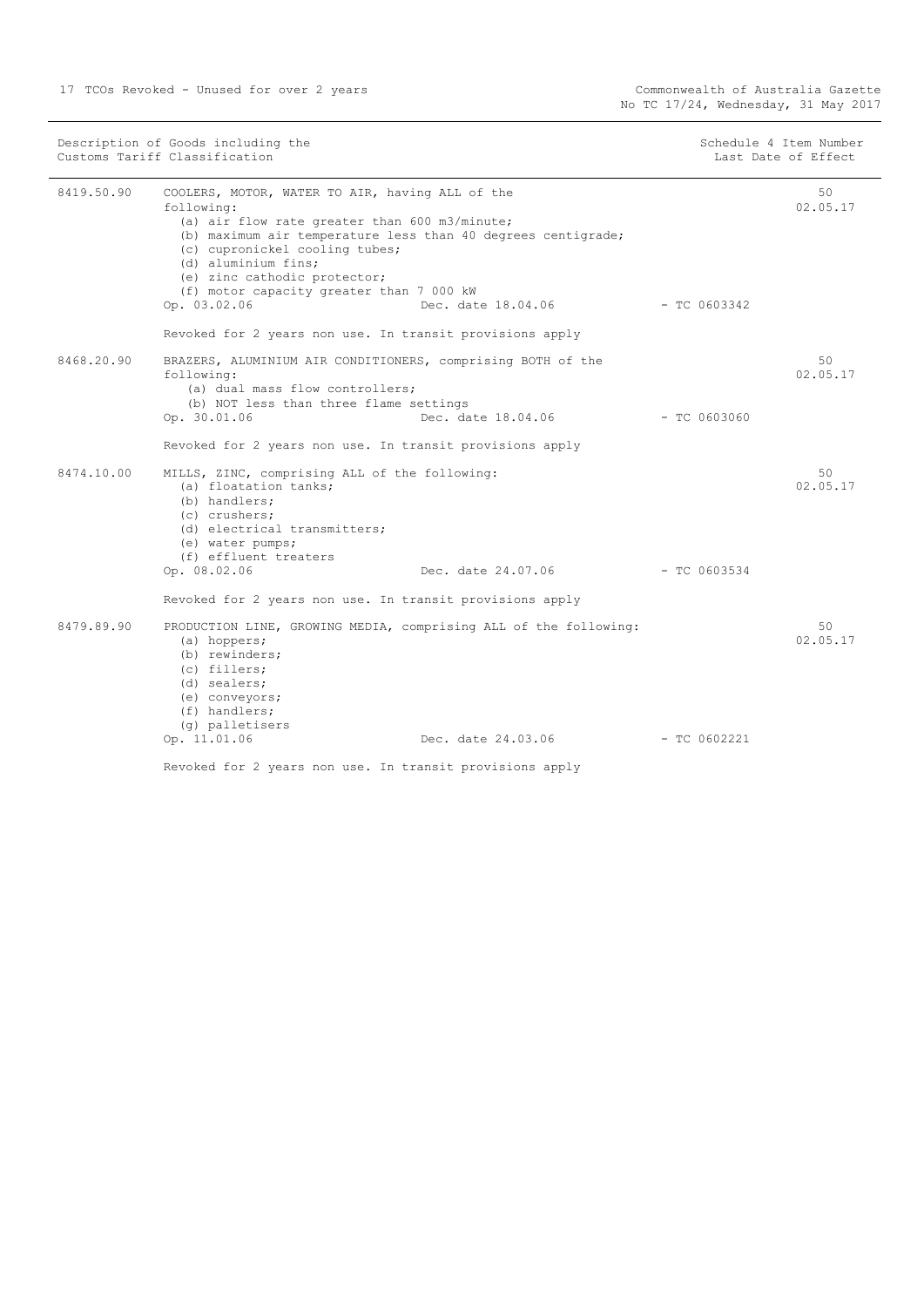#### **CUSTOMS ACT 1901 - NOTICE PURSUANT TO SECTION 269SE(2)**

#### <span id="page-17-0"></span>**TARIFF CONCESSION ORDERS REVOKED AND NEW TARIFF CONCESSION ORDERS MADE IN ACCORDANCE WITH 269SD(2) OF THE CUSTOMS ACT.**

Tariff Concession Orders for the goods described in the following TABLE have been revoked and new Tariff Concession Orders made in respect of the goods described below.

The operative date (Op.), decision date (Dec. date) and TC reference number follow the description of goods.

| Description of Goods including the<br>Customs Tariff Classification |                                                             |                                                                                    | Schedule 4 Item Number<br>Last Date of Effect |                |
|---------------------------------------------------------------------|-------------------------------------------------------------|------------------------------------------------------------------------------------|-----------------------------------------------|----------------|
| TCO REVOKED                                                         |                                                             |                                                                                    |                                               |                |
| 7616.99.00                                                          | TRIPODS OR MONOPODS<br>Op. 10.08.10                         | Dec. date 25.10.10                                                                 | $-$ TC 1036614                                | 50<br>31.12.16 |
|                                                                     | Tariff change in class - see TC 1753946 keyed to 9620.00.99 |                                                                                    |                                               |                |
| TCO REISSUED                                                        |                                                             |                                                                                    |                                               |                |
| 9620.00.99                                                          | TRIPODS OR MONOPODS<br>Op. 01.01.17                         | Dec. date 25.05.17                                                                 | - TC 1753946                                  | 50             |
| TCO REVOKED                                                         |                                                             |                                                                                    |                                               |                |
| 8456.90.10                                                          | controlled<br>Op. 01.01.12                                  | WATERJET CUTTING SYSTEM, robot interface, programmable logic<br>Dec. date 16.02.12 | $-$ TC 1204897                                | 50<br>31.12.16 |
|                                                                     | Tariff Change HS2017 - see TC 1754819 keyed to 8456.50.00   |                                                                                    |                                               |                |
| <b>TCO REISSUED</b>                                                 |                                                             |                                                                                    |                                               |                |
| 8456.50.00                                                          | controlled                                                  | WATERJET CUTTING SYSTEM, robot interface, programmable logic                       |                                               | 50             |
|                                                                     | Op. 01.01.12                                                | Dec. date 26.05.17                                                                 | $-$ TC 1754819                                |                |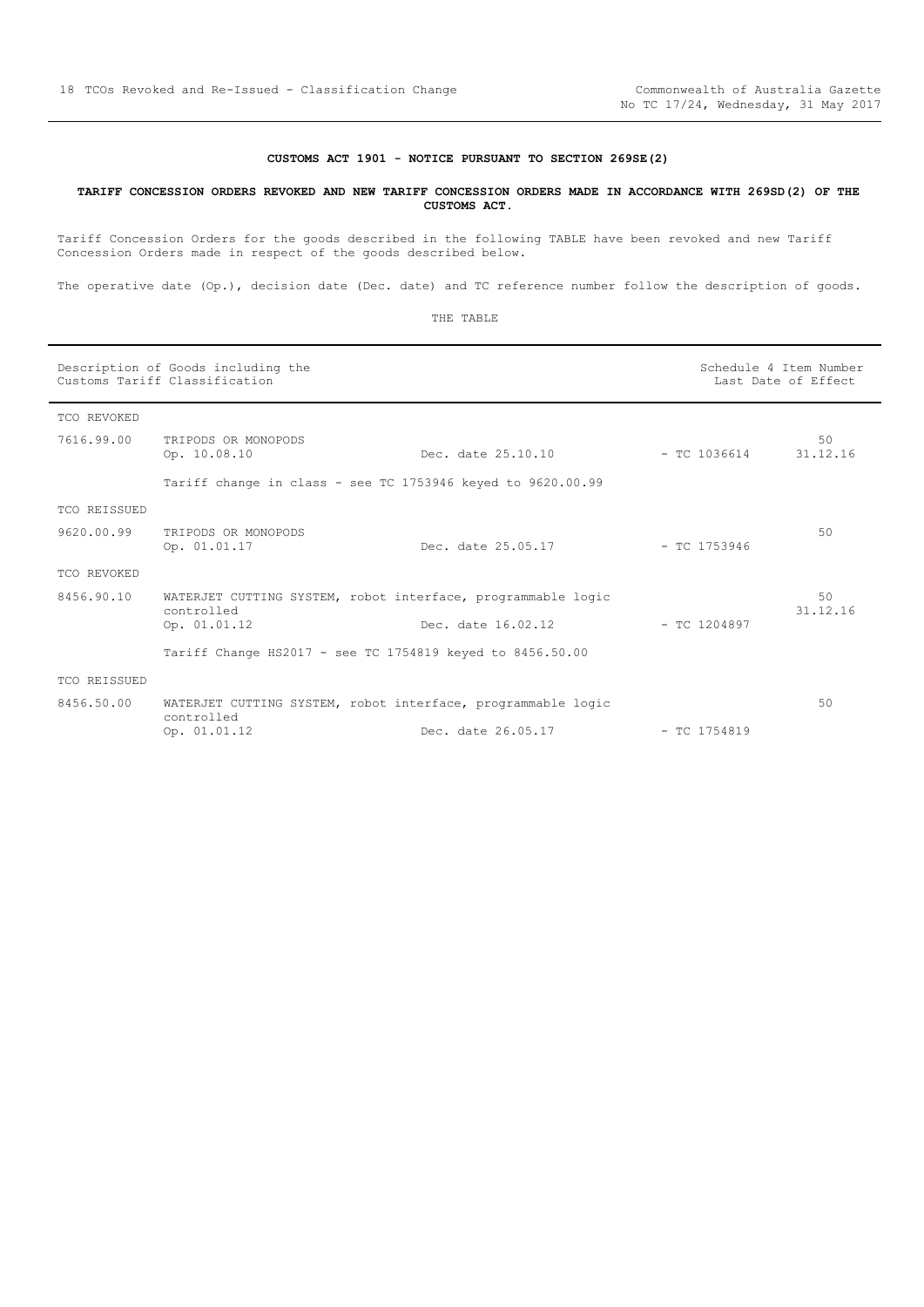#### **IMMIGRATION AND BORDER PROTECTION**

## <span id="page-18-0"></span>**TARIFF QUOTAS - QUOTA TRANSACTIONS PROCESSED DURING THE PERIOD 23 MAY 2017 to 30 MAY 2017.**

GENERAL INFORMATION

This Gazette contains details of quota transactions processed during the period 23 May 2017 to 30 May 2017 inclusive.

Part 1 contains a Table specifying quota category details.

Part 2, Section A, lists quota holders who received quota allocations via transfer transactions.

Part 2, Section B, lists all adjustments to previous allocations, which have been caused by transfer transactions.

NB.- In Section B, transactions represent changes to individual tariff quotas and do not necessarily represent the entire holdings in that category for the quota holder.

- The "AS WAS" and "AS IS" columns indicate the quota levels for that particular tariff quota only at the time of that transaction.
- The amount of the transaction may be deduced by subtracting the "AS WAS" column from the "AS IS" column.

Inquiries concerning any information published within this Gazette should be directed to the Customs Compliance Branch, Australian Border Force, 5 Constitution Avenue, Canberra City, ACT 2601.

#### **PART 1**

#### **NOTICE OF MAKING A DETERMINATION UNDER PART XVI OF THE CUSTOMS ACT 1901**

In pursuance of Section 273B of the Customs Act 1901, notice is hereby given that a Determination specified in Section A of Part 2 was made in relation to Item 55 in Part III of Schedule 4 to the Customs Tariff Act 1995 and subject to any conditions set out hereunder, that Determination applies to goods that are:

- (1) specified in the Table hereunder;
- (2) classified under a subheading of Schedule 3 to the Customs Tariff Act 1995, specified in Item 55 in Part III of Schedule 4 to the Customs Tariff Act 1995;
- (3) entered for home consumption not earlier than the start date, and not later than the finish date, by the person specified in that Determination, as shown in Part 2; and
- (4) in total, not in excess of such quantity as is specified in that Determination, as shown in Part 2.

In pursuance of Section 273B of the Customs Act 1901, notice is hereby given that a Determination specified in Section B of Part 2 amended a previous Determination by deleting the figures in the column headed "QUANTITY AS WAS" and inserting the figures in the column headed "QUANTITY AS IS".

| CATEGORY<br>CODE. | <b>TINTT</b><br>OUANTITY | OUOTA<br>T TEM<br>NUMBER | OUOTA<br>DESCRIPTION |
|-------------------|--------------------------|--------------------------|----------------------|
| 311               | Kilograms                | 61 A                     | Cheese and Curd      |